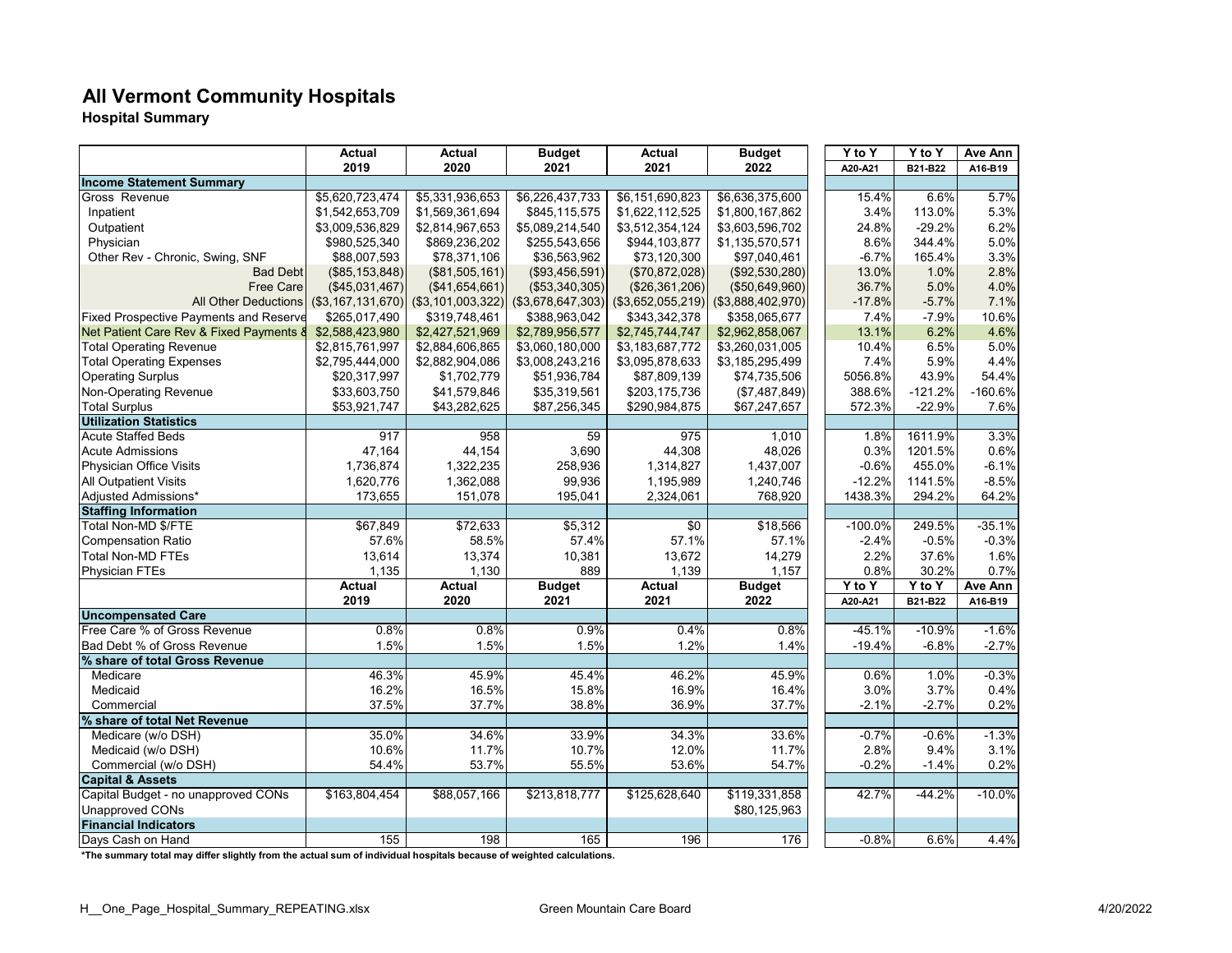# **Brattleboro Memorial Hospital**

**Hospital Summary**

|                                                | <b>Actual</b>         | <b>Actual</b>   | <b>Budget</b>               | Actual                | <b>Budget</b>         | Y to Y                | Y to Y                | Ave Ann                   |
|------------------------------------------------|-----------------------|-----------------|-----------------------------|-----------------------|-----------------------|-----------------------|-----------------------|---------------------------|
|                                                | 2019                  | 2020            | 2021                        | 2021                  | 2022                  | A20-A21               | B21-B22               | A16-B19                   |
| <b>Income Statement Summary</b>                |                       |                 |                             |                       |                       |                       |                       |                           |
| Gross Revenue                                  | \$182,085,238         | \$172,517,296   | \$195,374,454               | \$197,875,612         | \$211,533,512         | 14.7%                 | 8.3%                  | 5.1%                      |
| Inpatient                                      | \$39,377,752          | \$37.012.384    | \$42,198,446                | \$0                   | \$45,123,668          | $-100.0\%$            | 6.9%                  | 4.6%                      |
| Outpatient                                     | \$125,587,698         | \$119,293,422   | \$135,226,886               | \$197,875,612         | \$142,091,396         | 65.9%                 | 5.1%                  | 4.2%                      |
| Physician                                      | \$17,119,788          | \$16,211,490    | \$17,949,119                | \$0                   | \$24,318,448          | $-100.0%$             | 35.5%                 | 12.4%                     |
| Other Rev - Chronic, Swing, SNF                | \$0                   | \$0             | \$0                         | \$0                   | \$0                   | #DIV/0!               | #DIV/0!               | #DIV/0!                   |
|                                                |                       |                 |                             |                       |                       |                       |                       |                           |
|                                                | \$0                   | \$0             | \$0                         | \$0                   | \$0                   | #DIV/0!               | #DIV/0!               |                           |
| <b>Bad Debt</b>                                | (\$3,300,013)         | (\$2, 185, 136) | (\$3,388,274)               | (\$2,829,399)         | (\$3,635,638)         | $-29.5%$              | $-7.3%$               | 3.3%                      |
| <b>Free Care</b>                               | (\$2,164,512)         | (\$2,545,757)   | (\$2,930,617)               | (\$778,228)           | (\$2,821,753)         | 69.4%                 | 3.7%                  | 9.2%                      |
| <b>All Other Deductions</b>                    | (\$103,477,277)       | (\$106,631,679) | (\$110,092,960)             | (\$119,832,654)       | (\$125,880,792)       | $-12.4%$              | $-14.3%$              | 6.8%                      |
| <b>Fixed Prospective Payments and Reserves</b> | \$10,850,821          | \$15,439,130    | \$13,839,826                | \$14,053,782          | \$13,892,894          | $-9.0%$               | 0.4%                  | 8.6%                      |
| Net Patient Care Rev & Fixed Payments & Rese   | \$83,994,257          | \$76,593,854    | \$92,802,429                | \$88,489,113          | \$93,088,223          | 15.5%                 | 0.3%                  | 3.5%                      |
| <b>Total Operating Revenue</b>                 | \$87,765,845          | \$93,197,016    | \$96,497,283                | \$93,555,300          | \$97,529,814          | 0.4%                  | 1.1%                  | 3.6%                      |
| <b>Total Operating Expenses</b>                | \$87,095,267          | \$92,681,654    | \$96,055,094                | \$95,153,892          | \$96,860,486          | 2.7%                  | 0.8%                  | 3.6%                      |
| <b>Operating Surplus</b>                       | \$670,579             | \$515,362       | \$442,189                   | (\$1,598,592)         | \$669,328             | -410.2%               | 51.4%                 | $-0.1%$                   |
| Non-Operating Revenue                          | \$782,350             | \$9,204,560     | \$700,000                   | \$5,600,655           | \$505,000             | $-39.2%$              | $-27.9%$              | $-13.6%$                  |
| <b>Total Surplus</b>                           | \$1,452,929           | \$9,719,922     | \$1,142,189                 | \$4,002,064           | \$1,174,328           | $-58.8%$              | 2.8%                  | $-6.9%$                   |
| <b>Utilization Statistics</b>                  |                       |                 |                             |                       |                       |                       |                       |                           |
| <b>Acute Staffed Beds</b>                      | $\overline{38}$       | 38              | 38                          | 38                    | 38                    | 0.0%                  | 0.0%                  | 0.0%                      |
| <b>Acute Admissions</b>                        | 1,780                 | 1,565           | 1,905                       | 1,612                 | 1,895                 | 3.0%                  | $-0.5%$               | 2.1%                      |
| <b>Physician Office Visits</b>                 | 257,686               | 51,083          | 237,055                     | 58,910                | 72,600                | 15.3%                 | $-69.4%$              | $-34.4%$                  |
| <b>All Outpatient Visits</b>                   | $\Omega$              | $\Omega$        | 0                           | 0                     | $\Omega$              | #DIV/0!               | #DIV/0!               | #DIV/0!                   |
| Adjusted Admissions*                           | 8,231                 | 7,295           | 8,820                       | 0                     | 8,742                 | $-100.0\%$            | $-0.9%$               | 2.0%                      |
| <b>Staffing Information</b>                    |                       |                 |                             |                       |                       |                       |                       |                           |
| Total Non-MD \$/FTE                            | \$58,828              | \$63,722        | \$0                         | $\overline{50}$       | \$64,905              | $-100.0%$             | #DIV/0!               | 3.3%                      |
| <b>Compensation Ratio</b>                      | 60.3%                 | 62.8%           | 63.6%                       | 64.5%                 | 64.0%                 | 2.7%                  | 0.6%                  | 2.0%                      |
|                                                |                       | 470             |                             |                       |                       | 3.8%                  | #DIV/0!               | 4.3%                      |
| <b>Total Non-MD FTEs</b>                       | 462                   |                 | $\mathbf 0$<br>$\mathbf{0}$ | 488                   | 523                   |                       |                       |                           |
| <b>Physician FTEs</b>                          | 49                    | 27              |                             | 27                    | 27                    | $-1.9%$               | #DIV/0!               | $-17.8%$                  |
|                                                | <b>Actual</b><br>2019 | Actual<br>2020  | <b>Budget</b><br>2021       | <b>Actual</b><br>2021 | <b>Budget</b><br>2022 | $Y$ to $Y$<br>A20-A21 | $Y$ to $Y$<br>B21-B22 | <b>Ave Ann</b><br>A16-B19 |
| <b>Uncompensated Care</b>                      |                       |                 |                             |                       |                       |                       |                       |                           |
| Free Care % of Gross Revenue                   | 1.2%                  | 1.5%            | 1.5%                        | 0.4%                  | 1.3%                  | $-73.3%$              | $-11.1%$              | 3.9%                      |
| Bad Debt % of Gross Revenue                    | 1.8%                  | 1.3%            | 1.7%                        | 1.4%                  | 1.7%                  | 12.9%                 | $-0.9%$               | $-1.8%$                   |
| % share of total Gross Revenue                 |                       |                 |                             |                       |                       |                       |                       |                           |
| Medicare                                       | 46.5%                 | 48.5%           | 48.4%                       | 46.4%                 | 46.0%                 | $-4.4%$               | $-4.9%$               | $-0.4%$                   |
| Medicaid                                       | 18.2%                 | 17.0%           | 16.9%                       | 18.1%                 | 18.0%                 | 6.3%                  | 6.4%                  | $-0.5%$                   |
| Commercial                                     | 35.3%                 | 34.4%           | 34.8%                       | 35.5%                 | 36.0%                 | 3.1%                  | 3.7%                  | 0.7%                      |
| % share of total Net Revenue                   |                       |                 |                             |                       |                       |                       |                       |                           |
| Medicare (w/o DSH)                             | 34.3%                 | 38.7%           | 40.9%                       | 37.6%                 | 38.0%                 | $-2.8%$               | $-7.1%$               | 3.4%                      |
| Medicaid (w/o DSH)                             | 11.7%                 | 11.9%           | 12.2%                       | 8.9%                  | 14.1%                 | $-25.6%$              | 15.6%                 | 6.5%                      |
| Commercial (w/o DSH)                           | 54.0%                 | 49.4%           | 46.9%                       | 53.6%                 | 47.9%                 | 8.4%                  | 2.1%                  | $-3.9%$                   |
| <b>Capital &amp; Assets</b>                    |                       |                 |                             |                       |                       |                       |                       |                           |
| Capital Budget - no unapproved CONs            | \$3,676,392           | \$3,062,042     | \$19,849,549                | $\overline{50}$       | \$3,240,847           | $-100.0%$             | $-83.7%$              | $-4.1%$                   |
| <b>Unapproved CONs</b>                         |                       |                 |                             |                       | \$1,244,429           |                       |                       |                           |
| <b>Financial Indicators</b>                    |                       |                 |                             |                       |                       |                       |                       |                           |
| Days Cash on Hand                              | 157                   | 220             | 171                         | 214                   | 160                   | $-2.7%$               | $-6.4%$               | 0.7%                      |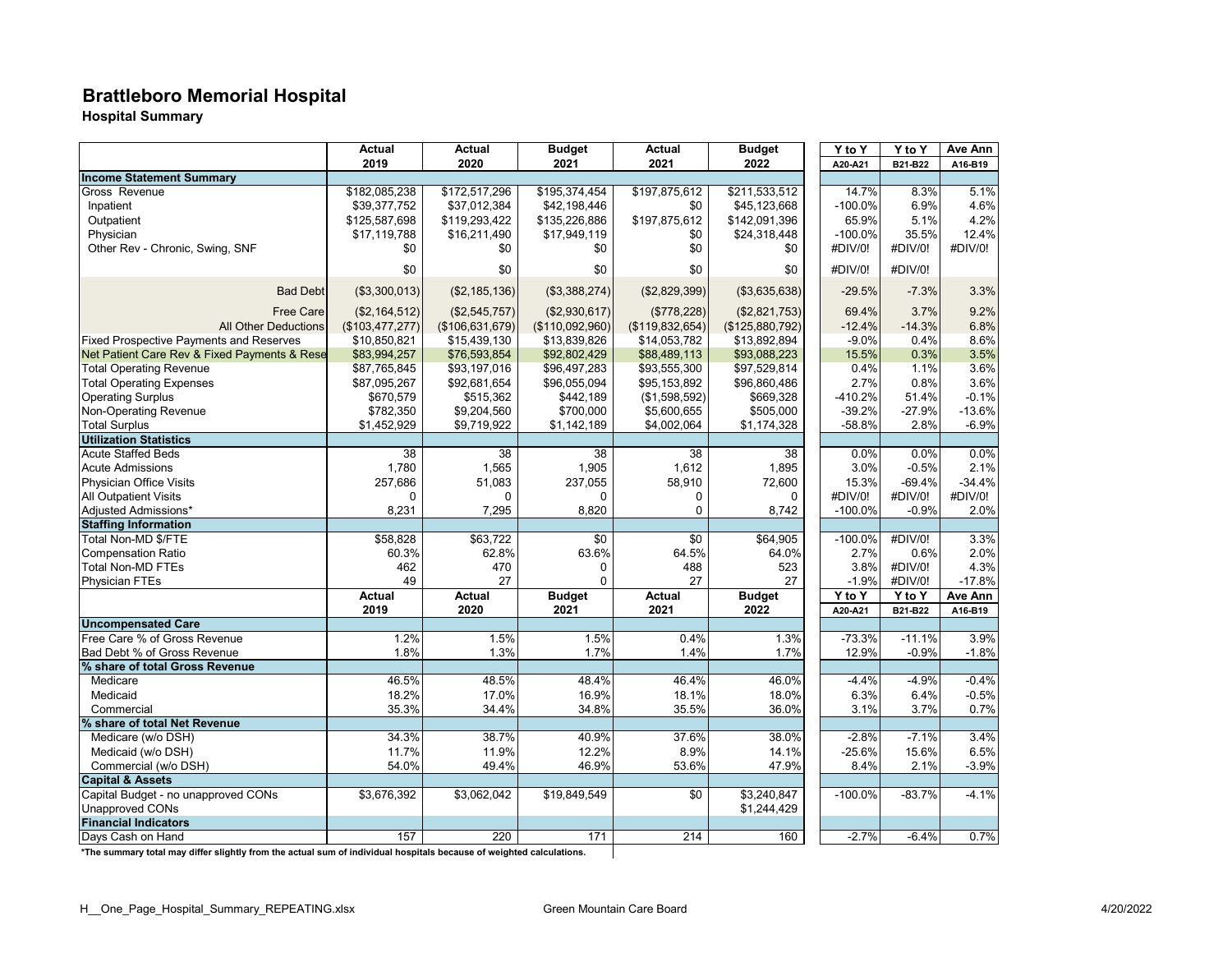#### **Central Vermont Medical Center**

**Hospital Summary**

|                                    | Actual            | Actual            | <b>Budget</b>   | Actual          | <b>Budget</b>   | Y to Y     | Y to Y   | Ave Ann   |
|------------------------------------|-------------------|-------------------|-----------------|-----------------|-----------------|------------|----------|-----------|
|                                    | 2019              | 2020              | 2021            | 2021            | 2022            | A20-A21    | B21-B22  | A16-B19   |
| <b>Income Statement Summary</b>    |                   |                   |                 |                 |                 |            |          |           |
| Gross Revenue                      | \$418,151,359     | \$395,992,628     | \$474,516,163   | \$465,268,488   | \$525,187,153   | 17.5%      | 10.7%    | 7.9%      |
| Inpatient                          | \$92,616,638      | \$87,438,860      | \$0             | \$95,809,508    | \$96,981,932    | 9.6%       | #DIV/0!  | 1.5%      |
| Outpatient                         | \$243,176,120     | \$230,916,266     | \$474,516,164   | \$286,575,079   | \$314,506,499   | 24.1%      | $-33.7%$ | 9.0%      |
| Physician                          | \$62,128,010      | \$57,803,573      | \$0             | \$63,822,988    | \$90,662,429    | 10.4%      | #DIV/0!  | 13.4%     |
| Other Rev - Chronic, Swing, SNF    | \$20,230,591      | \$19,833,930      | \$0             | \$19,060,914    | \$23,036,292    | $-3.9%$    | #DIV/0!  | 4.4%      |
| <b>Bad Debt</b>                    | (\$5,607,318)     | (\$5,852,538)     | (\$5,308,004)   | (\$6,229,486)   | (\$5,324,389)   | $-6.4%$    | $-0.3%$  | $-1.7%$   |
| <b>Free Care</b>                   | (\$4,517,178)     | (\$2,630,153)     | (\$5,474,101)   | (\$2,393,660)   | (\$5,323,564)   | 9.0%       | 2.7%     | 5.6%      |
| <b>All Other Deductions</b>        | (\$241, 269, 750) | (\$239, 146, 524) | (\$274,861,619) | (\$276,519,574) | (\$310,623,744) | $-15.6%$   | $-13.0%$ | 8.8%      |
| Fixed Prospective Payments and Res | \$41,249,882      | \$45,456,991      | \$47,208,598    | \$47,219,794    | \$45,669,416    | 3.9%       | $-3.3%$  | 3.5%      |
| Net Patient Care Rev & Fixed Payme | \$208,006,996     | \$193,820,404     | \$236,081,037   | \$227,345,562   | \$249,584,872   | 17.3%      | 5.7%     | 6.3%      |
| <b>Total Operating Revenue</b>     | \$223,738,002     | \$234,528,434     | \$253,539,978   | \$248,739,960   | \$267,005,822   | 6.1%       | 5.3%     | 6.1%      |
| <b>Total Operating Expenses</b>    | \$228,415,989     | \$235,847,778     | \$252,272,277   | \$251,279,114   | \$264,316,173   | 6.5%       | 4.8%     | 5.0%      |
| <b>Operating Surplus</b>           | (\$4,677,987)     | (\$1,319,345)     | \$1,267,701     | (\$2,539,154)   | \$2,689,649     | $-92.5%$   | 112.2%   | $-183.2%$ |
| <b>Non-Operating Revenue</b>       | (\$4,164,552)     | \$12,492,025      | \$6,427,435     | \$29,676,109    | \$7,997,546     | 137.6%     | 24.4%    | $-224.3%$ |
| <b>Total Surplus</b>               | (\$8,842,539)     | \$11,172,680      | \$7,695,136     | \$27,136,955    | \$10,687,195    | 142.9%     | 38.9%    | $-206.5%$ |
| <b>Utilization Statistics</b>      |                   |                   |                 |                 |                 |            |          |           |
| <b>Acute Staffed Beds</b>          | 92                | 92                | 0               | 92              | 92              | $0.0\%$    | #DIV/0!  | 0.0%      |
| <b>Acute Admissions</b>            | 3,891             | 3,554             | 0               | 3,667           | 3,918           | 3.2%       | #DIV/0!  | 0.2%      |
| Physician Office Visits            | 219,101           | 179,448           | 0               | 188,480         | 220,217         | 5.0%       | #DIV/0!  | 0.2%      |
| <b>All Outpatient Visits</b>       | 434,835           | 362,920           | 0               | 407,715         | 410,718         | 12.3%      | #DIV/0!  | $-1.9%$   |
| Adjusted Admissions*               | 17,629            | 16,166            | 0               | 0               | 0               | $-100.0\%$ | #DIV/0!  | $-100.0%$ |
| <b>Staffing Information</b>        |                   |                   |                 |                 |                 |            |          |           |
| Total Non-MD \$/FTE                | \$67,745          | \$70,957          | \$0             | $\overline{30}$ | $\sqrt{6}$      | $-100.0%$  | #DIV/0!  | $-100.0%$ |
| <b>Compensation Ratio</b>          | 64.2%             | 63.2%             | 59.2%           | 63.8%           | 60.9%           | 1.0%       | 2.8%     | $-1.7%$   |
| <b>Total Non-MD FTEs</b>           | 1,240             | 1,260             | 1,269           | 1,233           | 1,294           | $-2.2%$    | 2.0%     | 1.4%      |
| <b>Physician FTEs</b>              | 91                | 93                | 90              | 93              | 94              | $-0.1%$    | 4.1%     | 1.0%      |
|                                    | <b>Actual</b>     | <b>Actual</b>     | <b>Budget</b>   | <b>Actual</b>   | <b>Budget</b>   | $Y$ to $Y$ | Y to Y   | Ave Ann   |
|                                    | 2019              | 2020              | 2021            | 2021            | 2022            | A20-A21    | B21-B22  | A16-B19   |
| <b>Uncompensated Care</b>          |                   |                   |                 |                 |                 |            |          |           |
| Free Care % of Gross Revenue       | 1.1%              | 0.7%              | 1.2%            | 0.5%            | 1.0%            | $-22.5%$   | $-12.1%$ | $-2.1%$   |
| Bad Debt % of Gross Revenue        | 1.3%              | 1.5%              | 1.1%            | 1.3%            | 1.0%            | $-9.4%$    | $-9.4%$  | $-8.9%$   |
| % share of total Gross Revenue     |                   |                   |                 |                 |                 |            |          |           |
| Medicare                           | 45.7%             | 46.1%             | 46.5%           | 46.0%           | 45.1%           | $-0.2%$    | $-3.0%$  | $-0.4%$   |
| Medicaid                           | 17.3%             | 16.6%             | 15.8%           | 16.6%           | 15.7%           | 0.4%       | $-0.6%$  | $-3.4%$   |
| Commercial                         | 37.0%             | 37.3%             | 37.8%           | 37.4%           | 39.3%           | 0.1%       | 3.9%     | 2.0%      |
| % share of total Net Revenue       |                   |                   |                 |                 |                 |            |          |           |
| Medicare (w/o DSH)                 | 38.0%             | 36.7%             | 38.2%           | 38.7%           | 36.3%           | 5.5%       | $-5.0%$  | $-1.5%$   |
| Medicaid (w/o DSH)                 | 13.1%             | 14.2%             | 13.1%           | 12.7%           | 12.9%           | $-10.6%$   | $-1.4%$  | $-0.5%$   |
| Commercial (w/o DSH)               | 48.9%             | 49.0%             | 48.7%           | 48.5%           | 50.8%           | $-1.0%$    | 4.3%     | 1.3%      |
| <b>Capital &amp; Assets</b>        |                   |                   |                 |                 |                 |            |          |           |
| Capital Budget - no unapproved CON | \$7,212,953       | \$5,731,681       | \$9,650,399     | \$3,614,614     | \$10,790,000    | $-36.9%$   | 11.8%    | 14.4%     |
| <b>Unapproved CONs</b>             |                   |                   |                 |                 | \$4,988,700     |            |          |           |
| <b>Financial Indicators</b>        |                   |                   |                 |                 |                 |            |          |           |
| Days Cash on Hand                  | 96                | 132               | 108             | 114             | 111             | $-13.3%$   | 2.8%     | 5.2%      |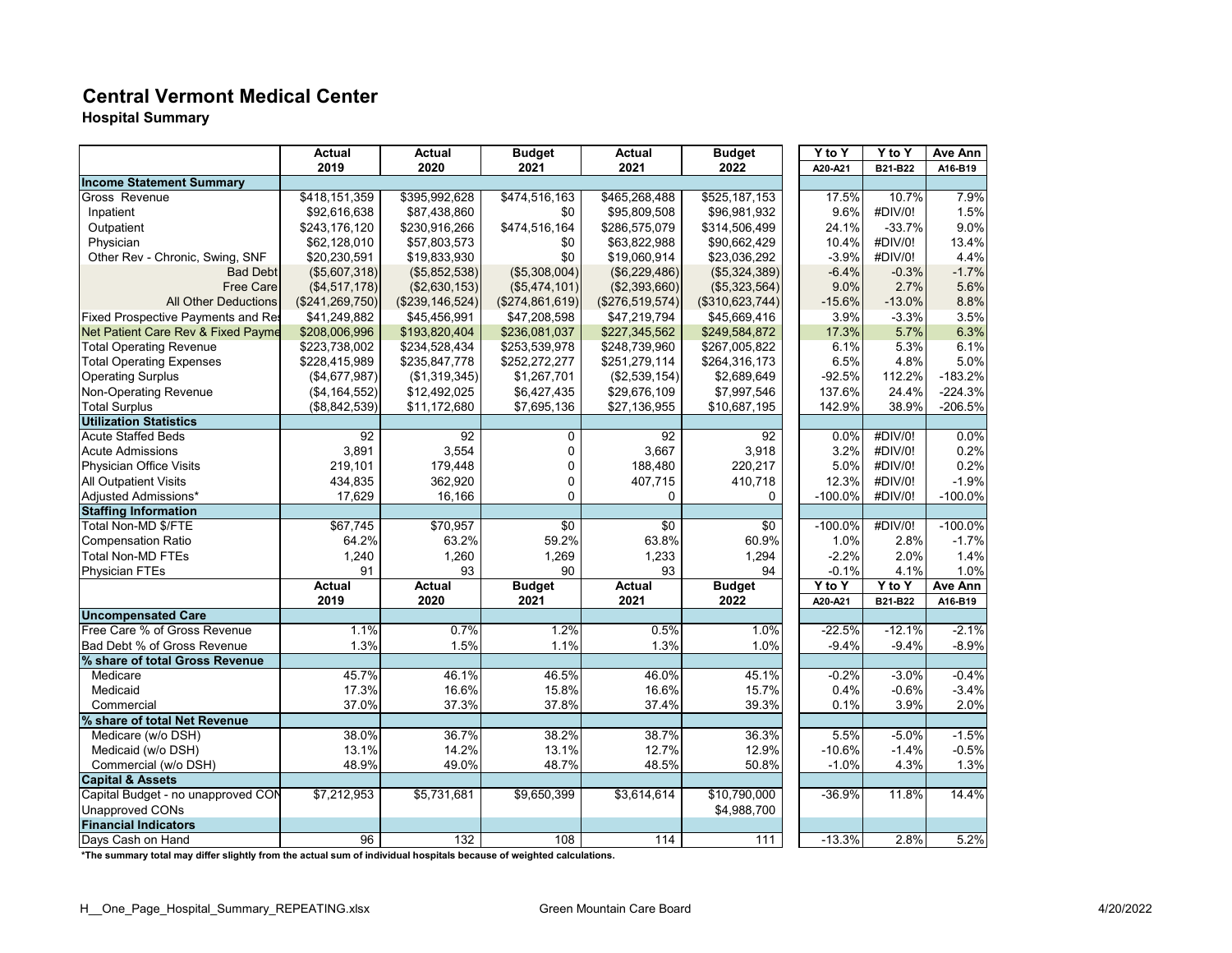# **Copley Hospital**

**Hospital Summary**

|                                    | <b>Actual</b>    | <b>Actual</b>  | <b>Budget</b>   | <b>Actual</b>   | <b>Budget</b>  | Y to Y    | Y to Y   | Ave Ann   |
|------------------------------------|------------------|----------------|-----------------|-----------------|----------------|-----------|----------|-----------|
|                                    | 2019             | 2020           | 2021            | 2021            | 2022           | A20-A21   | B21-B22  | A16-B19   |
| <b>Income Statement Summary</b>    |                  |                |                 |                 |                |           |          |           |
| Gross Revenue                      | \$113,757,897    | \$123,202,290  | \$139,322,909   | \$145,577,121   | \$153,073,468  | 18.2%     | 9.9%     | 10.4%     |
| Inpatient                          | \$41,297,460     | \$39,662,229   | \$37,842,386    | \$31,643,848    | \$35,771,642   | $-20.2%$  | $-5.5%$  | $-4.7%$   |
| Outpatient                         | \$66,887,644     | \$77,555,054   | \$72,242,272    | \$83,548,375    | \$85,110,915   | 7.7%      | 17.8%    | 8.4%      |
| Physician                          | \$5,001,078      | \$5,227,181    | \$28,604,172    | \$29,508,672    | \$31,355,244   | 464.5%    | 9.6%     | 84.4%     |
| Other Rev - Chronic, Swing, SNF    | \$571,715        | \$757,826      | \$634,079       | \$876,226       | \$835,667      | 15.6%     | 31.8%    | 13.5%     |
| <b>Bad Debt</b>                    | (\$1,809,559)    | (\$2,949,725)  | (\$2,872,182)   | (\$2,633,717)   | (\$4,398,874)  | 10.7%     | $-53.2%$ | 34.5%     |
| <b>Free Care</b>                   | (\$841,523)      | (\$923,759)    | (\$1,369,962)   | (\$862,902)     | (\$1,550,045)  | 6.6%      | $-13.1%$ | 22.6%     |
| <b>All Other Deductions</b>        | (\$44, 112, 999) | (\$53,883,628) | ( \$63,711,011) | (\$62,359,835)  | (\$66,445,057) | $-15.7%$  | $-4.3%$  | 14.6%     |
| Fixed Prospective Payments and Res | \$0              | \$3,666,903    | \$4,820,035     | \$5,051,669     | \$4,976,779    | 37.8%     | 3.3%     | #DIV/0!   |
| Net Patient Care Rev & Fixed Payme | \$66,993,816     | \$69,112,081   | \$76,189,789    | \$84,772,335    | \$85,656,271   | 22.7%     | 12.4%    | 8.5%      |
| <b>Total Operating Revenue</b>     | \$68,138,092     | \$71,062,785   | \$77,018,470    | \$92,904,295    | \$86,670,597   | 30.7%     | 12.5%    | 8.3%      |
| <b>Total Operating Expenses</b>    | \$70,299,334     | \$73,819,577   | \$76,579,874    | \$88,188,411    | \$86,378,982   | 19.5%     | 12.8%    | 7.1%      |
| <b>Operating Surplus</b>           | (\$2,161,242)    | (\$2,756,792)  | \$438,596       | \$4,715,884     | \$291,615      | 271.1%    | $-33.5%$ | $-151.3%$ |
| Non-Operating Revenue              | \$395,736        | \$448,038      | \$302,200       | \$5,321,764     | \$302,184      | 1087.8%   | 0.0%     | $-8.6%$   |
| <b>Total Surplus</b>               | (\$1,765,506)    | (\$2,308,754)  | \$740,796       | \$10,037,648    | \$593,799      | 534.8%    | $-19.8%$ | $-169.5%$ |
| <b>Utilization Statistics</b>      |                  |                |                 |                 |                |           |          |           |
| <b>Acute Staffed Beds</b>          | 21               | 21             | 21              | 21              | 21             | 0.0%      | 0.0%     | 0.0%      |
| <b>Acute Admissions</b>            | 1,707            | 1,561          | 1,785           | 1,582           | 1,578          | 1.3%      | $-11.6%$ | $-2.6%$   |
| Physician Office Visits            | 23,641           | 22,255         | 21,881          | 25,453          | 22,528         | 14.4%     | 3.0%     | $-1.6%$   |
| <b>All Outpatient Visits</b>       | 94,884           | 95,255         | 99,936          | 115,452         | 97,775         | 21.2%     | $-2.2%$  | 1.0%      |
| Adjusted Admissions*               | 4,702            | 4,849          | 5,280           | 7,278           | 6,753          | 50.1%     | 27.9%    | 12.8%     |
| <b>Staffing Information</b>        |                  |                |                 |                 |                |           |          |           |
| Total Non-MD \$/FTE                | \$69,723         | \$70,697       | \$73,147        | $\overline{30}$ | \$74,497       | $-100.0%$ | 1.8%     | 2.2%      |
| <b>Compensation Ratio</b>          | 57.6%            | 56.1%          | 56.8%           | 47.7%           | 56.6%          | $-15.1%$  | $-0.3%$  | $-0.6%$   |
| <b>Total Non-MD FTEs</b>           | 345              | 341            | 379             | 356             | 399            | 4.2%      | 5.1%     | 4.9%      |
| <b>Physician FTEs</b>              | 15               | 15             | 15              | 18              | 20             | 25.2%     | 31.8%    | 10.1%     |
|                                    | <b>Actual</b>    | <b>Actual</b>  | <b>Budget</b>   | <b>Actual</b>   | <b>Budget</b>  | Y to Y    | Y to Y   | Ave Ann   |
|                                    | 2019             | 2020           | 2021            | 2021            | 2022           | A20-A21   | B21-B22  | A16-B19   |
| <b>Uncompensated Care</b>          |                  |                |                 |                 |                |           |          |           |
| Free Care % of Gross Revenue       | 0.7%             | 0.7%           | 1.0%            | 0.6%            | 1.0%           | $-20.9%$  | 3.0%     | 11.0%     |
| Bad Debt % of Gross Revenue        | 1.6%             | 2.4%           | 2.1%            | 1.8%            | 2.9%           | $-24.4%$  | 38.4%    | 21.8%     |
| % share of total Gross Revenue     |                  |                |                 |                 |                |           |          |           |
| Medicare                           | 39.9%            | 38.8%          | 43.7%           | 35.9%           | 38.8%          | $-7.5%$   | $-11.1%$ | $-0.9%$   |
| Medicaid                           | 13.4%            | 14.0%          | 13.7%           | 14.5%           | 14.3%          | 3.5%      | 4.5%     | 2.3%      |
| Commercial                         | 46.8%            | 47.2%          | 42.6%           | 49.6%           | 46.9%          | 5.1%      | 9.9%     | 0.1%      |
| % share of total Net Revenue       |                  |                |                 |                 |                |           |          |           |
| Medicare (w/o DSH)                 | 31.0%            | 31.0%          | 39.1%           | 28.8%           | 29.1%          | $-6.9%$   | $-25.5%$ | $-2.1%$   |
| Medicaid (w/o DSH)                 | 9.3%             | 9.2%           | 12.8%           | 8.8%            | 13.7%          | $-3.6%$   | 7.0%     | 13.8%     |
| Commercial (w/o DSH)               | 59.7%            | 59.9%          | 48.2%           | 62.3%           | 57.3%          | 4.1%      | 18.8%    | $-1.4%$   |
| <b>Capital &amp; Assets</b>        |                  |                |                 |                 |                |           |          |           |
| Capital Budget - no unapproved CON | \$1,473,181      | \$2,144,818    | \$4,193,790     | \$8,520,902     | \$5,397,127    | 297.3%    | 28.7%    | 54.2%     |
| <b>Unapproved CONs</b>             |                  |                |                 |                 | \$0            |           |          |           |
| <b>Financial Indicators</b>        |                  |                |                 |                 |                |           |          |           |
| Davs Cash on Hand                  | 62               | 200            | $\overline{71}$ | 126             | 41             | $-37.1%$  | $-42.6%$ | $-13.2%$  |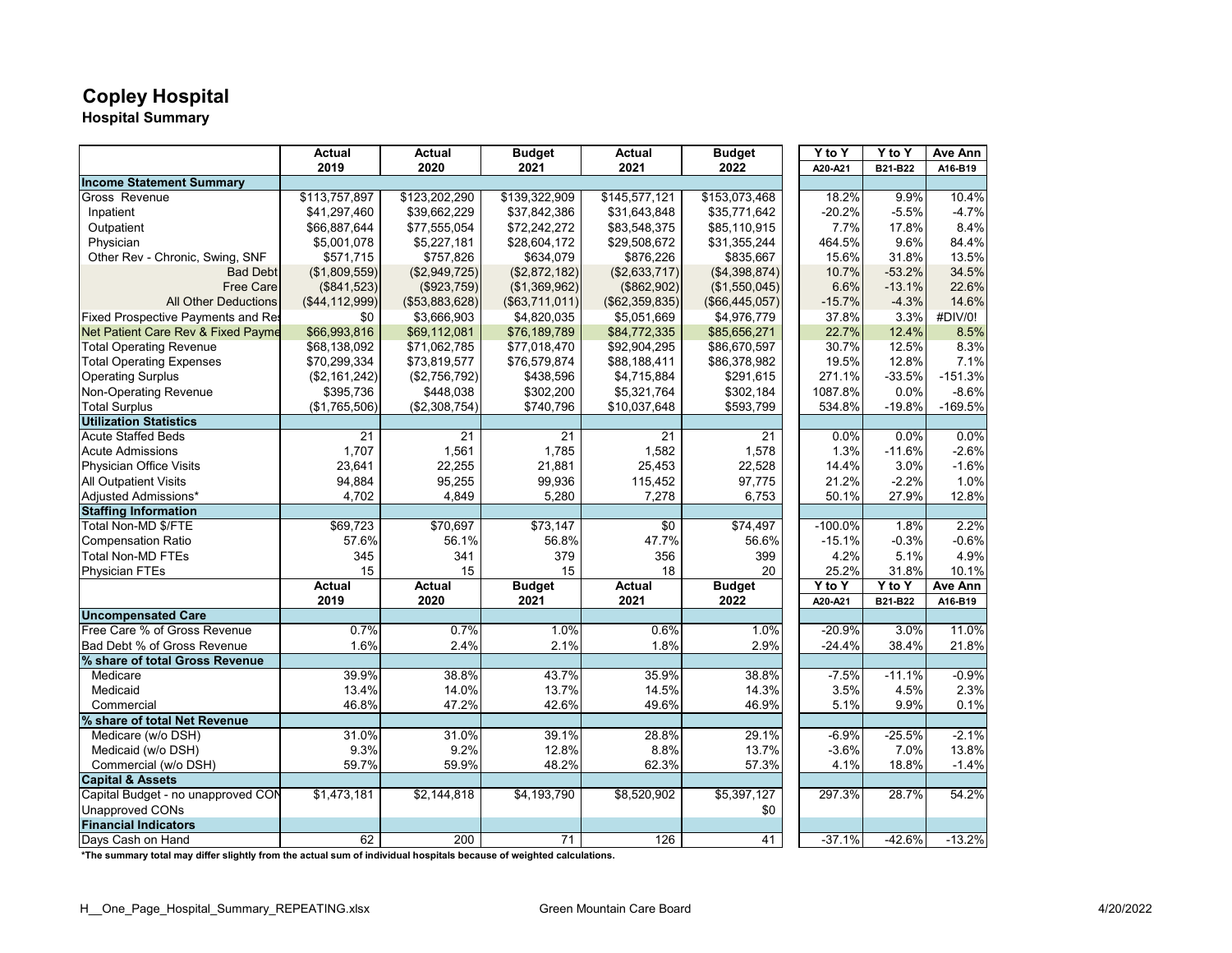#### **Gifford Medical Center**

**Hospital Summary**

|                                    | <b>Actual</b>  | Actual         | <b>Budget</b>   | Actual           | <b>Budget</b>    | Y to Y    | Y to Y   | Ave Ann    |
|------------------------------------|----------------|----------------|-----------------|------------------|------------------|-----------|----------|------------|
|                                    | 2019           | 2020           | 2021            | 2021             | 2022             | A20-A21   | B21-B22  | A16-B19    |
| <b>Income Statement Summary</b>    |                |                |                 |                  |                  |           |          |            |
| Gross Revenue                      | \$109,174,581  | \$107,767,489  | \$120,308,356   | \$123,810,116    | \$120,327,886    | 14.9%     | 0.0%     | 3.3%       |
| Inpatient                          | \$24,246,430   | \$22,660,262   | \$25,520,223    | \$24,383,509     | \$28,268,666     | 7.6%      | 10.8%    | 5.2%       |
| Outpatient                         | \$70,936,628   | \$67,411,290   | \$74,407,096    | \$79,955,391     | \$71,810,320     | 18.6%     | $-3.5%$  | 0.4%       |
| Physician                          | \$12,318,909   | \$16,053,582   | \$18,536,545    | \$18,224,412     | \$18,818,840     | 13.5%     | 1.5%     | 15.2%      |
| Other Rev - Chronic, Swing, SNF    | \$1,672,614    | \$1,642,355    | \$1,844,493     | \$1,246,804      | \$1,430,060      | $-24.1%$  | $-22.5%$ | $-5.1%$    |
| <b>Bad Debt</b>                    | (\$2,361,692)  | (\$1,380,157)  | (\$3,390,573)   | (\$1,808,287)    | (\$2,406,558)    | $-31.0%$  | 29.0%    | 0.6%       |
| <b>Free Care</b>                   | (\$391,900)    | (\$574,295)    | (\$727, 265)    | (\$534,852)      | (\$487,213)      | 6.9%      | 33.0%    | 7.5%       |
| <b>All Other Deductions</b>        | (\$58,311,973) | (\$61,744,081) | (\$67,307,371)  | (\$65,934,066)   | (\$66, 253, 568) | $-6.8%$   | 1.6%     | 4.3%       |
| Fixed Prospective Payments and Res | \$1,943,080    | \$3,163,451    | \$3,200,000     | \$3,526,972      | \$3,043,532      | 11.5%     | $-4.9%$  | 16.1%      |
| Net Patient Care Rev & Fixed Payme | \$50,052,096   | \$47,232,407   | \$52,083,147    | \$59,059,883     | \$54,224,079     | 25.0%     | 4.1%     | 2.7%       |
| <b>Total Operating Revenue</b>     | \$51,525,194   | \$56,022,149   | \$53,570,949    | \$62,153,395     | \$56,497,407     | 10.9%     | 5.5%     | 3.1%       |
| <b>Total Operating Expenses</b>    | \$51,938,902   | \$54,604,423   | \$52,584,178    | \$56,697,232     | \$53,172,793     | 3.8%      | 1.1%     | 0.8%       |
| <b>Operating Surplus</b>           | (\$413,707)    | \$1,417,726    | \$986,771       | \$5,456,163      | \$3,324,614      | 284.9%    | 236.9%   | $-300.3%$  |
| Non-Operating Revenue              | \$3,057,478    | \$1,919,669    | \$950,000       | \$5,554,199      | \$950,000        | 189.3%    | 0.0%     | $-32.3%$   |
| <b>Total Surplus</b>               | \$2,643,771    | \$3,337,395    | \$1,936,771     | \$11,010,362     | \$4,274,614      | 229.9%    | 120.7%   | 17.4%      |
| <b>Utilization Statistics</b>      |                |                |                 |                  |                  |           |          |            |
| <b>Acute Staffed Beds</b>          | 20             | 20             | $\mathbf 0$     | 20               | 20               | 0.0%      | #DIV/0!  | 0.0%       |
| <b>Acute Admissions</b>            | 1,198          | 1,328          | 0               | 1,328            | 1,288            | $0.0\%$   | #DIV/0!  | 2.4%       |
| Physician Office Visits            | 27,753         | 34,968         | 0               | 14,051           | 39,224           | $-59.8%$  | #DIV/0!  | 12.2%      |
| <b>All Outpatient Visits</b>       | 56,177         | 66,027         | 0               | 66,407           | 62,988           | 0.6%      | #DIV/0!  | 3.9%       |
| Adjusted Admissions*               | 5,394          | 5,989          | $\mathbf 0$     | 0                | 0                | $-100.0%$ | #DIV/0!  | $-100.0%$  |
| <b>Staffing Information</b>        |                |                |                 |                  |                  |           |          |            |
| Total Non-MD \$/FTE                | \$58,452       | \$63,798       | $\overline{50}$ | \$0              | $\overline{30}$  | $-100.0%$ | #DIV/0!  | $-100.0\%$ |
| <b>Compensation Ratio</b>          | 61.0%          | 56.4%          | 59.6%           | 54.8%            | 57.5%            | $-2.8%$   | $-3.5%$  | $-2.0%$    |
| <b>Total Non-MD FTEs</b>           | 291            | 263            | 271             | 268              | 286              | 1.9%      | 5.5%     | $-0.5%$    |
| <b>Physician FTEs</b>              | 23             | 21             | 22              | 20               | 20               | $-5.5%$   | $-7.1%$  | $-4.0%$    |
|                                    | <b>Actual</b>  | Actual         | <b>Budget</b>   | <b>Actual</b>    | <b>Budget</b>    | Y to Y    | Y to Y   | Ave Ann    |
|                                    | 2019           | 2020           | 2021            | 2021             | 2022             | A20-A21   | B21-B22  | A16-B19    |
| <b>Uncompensated Care</b>          |                |                |                 |                  |                  |           |          |            |
| Free Care % of Gross Revenue       | 0.4%           | 0.5%           | 0.6%            | 0.4%             | 0.4%             | $-18.9%$  | $-33.0%$ | 4.1%       |
| Bad Debt % of Gross Revenue        | 2.2%           | 1.3%           | 2.5%            | 1.5%             | 2.0%             | 14.0%     | $-20.4%$ | $-2.6%$    |
| % share of total Gross Revenue     |                |                |                 |                  |                  |           |          |            |
| Medicare                           | 44.0%          | 44.3%          | 43.2%           | 50.5%            | 45.7%            | 14.1%     | 5.9%     | 1.3%       |
| Medicaid                           | 17.5%          | 17.3%          | 17.9%           | 16.7%            | 16.9%            | $-3.4%$   | $-5.8%$  | $-1.1%$    |
| Commercial                         | 38.5%          | 38.4%          | 38.9%           | 32.7%            | 37.4%            | $-14.8%$  | $-3.9%$  | $-1.0%$    |
| % share of total Net Revenue       |                |                |                 |                  |                  |           |          |            |
| Medicare (w/o DSH)                 | 37.1%          | 36.5%          | 35.7%           | 45.5%            | 35.0%            | 24.8%     | $-1.9%$  | $-1.9%$    |
| Medicaid (w/o DSH)                 | 7.1%           | 12.8%          | 8.3%            | 10.8%            | 13.4%            | $-15.5%$  | 61.0%    | 23.5%      |
| Commercial (w/o DSH)               | 55.8%          | 50.7%          | 56.0%           | 43.6%            | 51.6%            | $-14.0%$  | $-7.8%$  | $-2.6%$    |
| <b>Capital &amp; Assets</b>        |                |                |                 |                  |                  |           |          |            |
| Capital Budget - no unapproved CON | \$1,875,116    | \$1,486,246    | \$4,000,000     | \$3,949,123      | \$4,991,367      | 165.7%    | 24.8%    | 38.6%      |
| <b>Unapproved CONs</b>             |                |                |                 |                  | \$0              |           |          |            |
| <b>Financial Indicators</b>        |                |                |                 |                  |                  |           |          |            |
| Davs Cash on Hand                  | 237            | 333            | 252             | $\overline{326}$ | 298              | $-2.0%$   | 18.0%    | 8.0%       |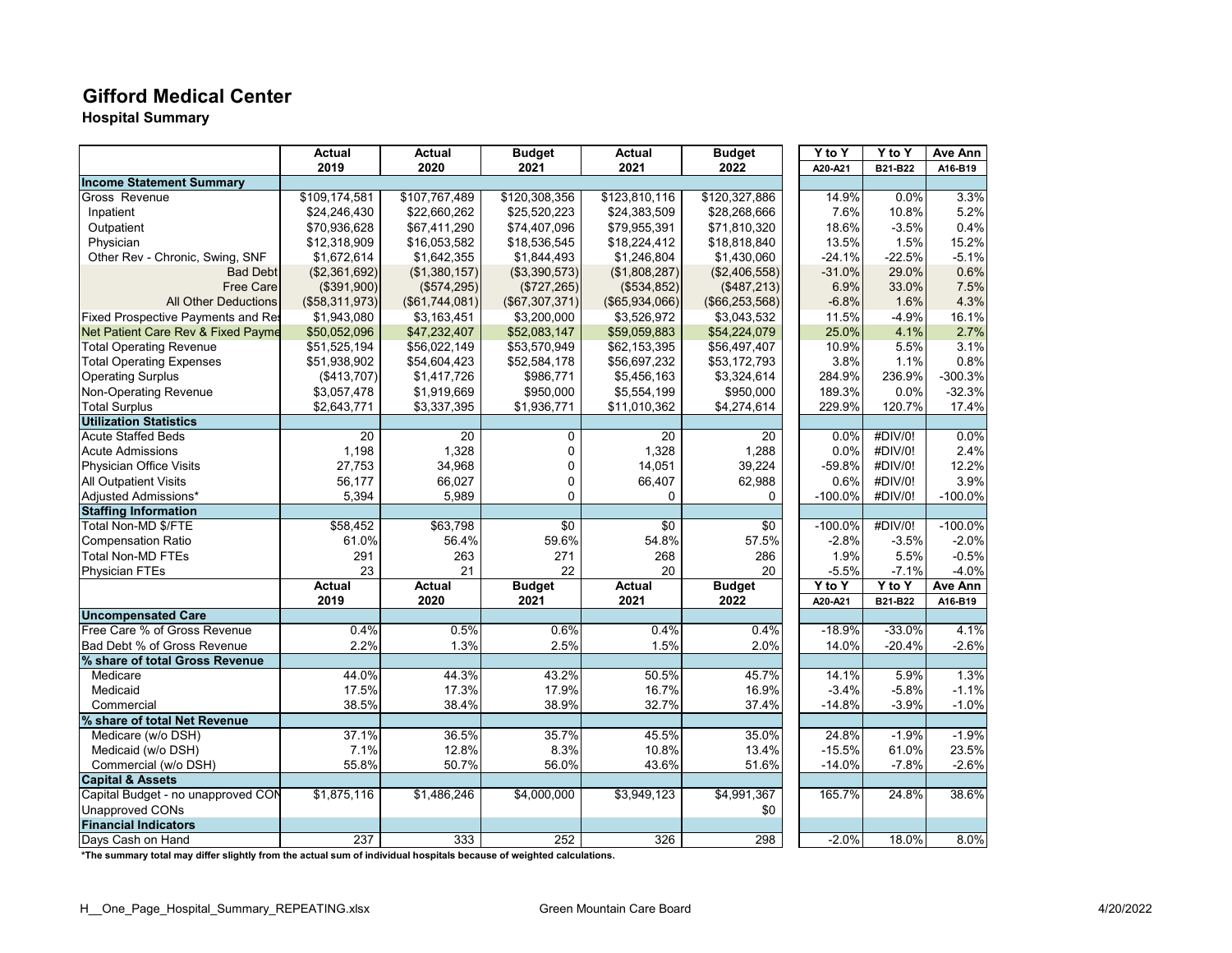# **Grace Cottage Hospital**

**Hospital Summary**

|                                    | <b>Actual</b>    | Actual        | <b>Budget</b>  | Actual         | <b>Budget</b>  | $\overline{Y}$ to Y | Y to Y    | Ave Ann  |
|------------------------------------|------------------|---------------|----------------|----------------|----------------|---------------------|-----------|----------|
|                                    | 2019             | 2020          | 2021           | 2021           | 2022           | A20-A21             | B21-B22   | A16-B19  |
| <b>Income Statement Summary</b>    |                  |               |                |                |                |                     |           |          |
| Gross Revenue                      | \$29,704,502     | \$29,994,908  | \$33,460,947   | \$34,398,070   | \$34,389,561   | 14.7%               | 2.8%      | 5.0%     |
| Inpatient                          | \$1,334,064      | \$1,643,689   | \$2,086,927    | \$1,360,155    | \$1,571,257    | $-17.2%$            | $-24.7%$  | 5.6%     |
| Outpatient                         | \$16,090,748     | \$16,691,127  | \$18,558,317   | \$20,162,247   | \$19,429,509   | 20.8%               | 4.7%      | 6.5%     |
| Physician                          | \$4,656,457      | \$4,520,897   | \$5,209,711    | \$5,557,616    | \$5,462,035    | 22.9%               | 4.8%      | 5.5%     |
| Other Rev - Chronic, Swing, SNF    | \$7,623,233      | \$7,139,195   | \$7,605,992    | \$7,318,052    | \$7,926,760    | 2.5%                | 4.2%      | 1.3%     |
| <b>Bad Debt</b>                    | (\$565,755)      | (\$644, 102)  | (\$746,784)    | (\$748,699)    | (\$650,664)    | $-16.2%$            | 12.9%     | 4.8%     |
| <b>Free Care</b>                   | (\$220, 184)     | (\$291,194)   | (\$283,775)    | (\$270,373)    | (\$318,693)    | 7.2%                | $-12.3%$  | 13.1%    |
| <b>All Other Deductions</b>        | (\$10, 183, 861) | (\$9,634,511) | (\$11,763,693) | (\$12,358,402) | (\$11,348,174) | $-28.3%$            | 3.5%      | 3.7%     |
| Fixed Prospective Payments and Res | \$0              | \$0           | \$0            | \$0            | \$0            | #DIV/0!             | #DIV/0!   | #DIV/0!  |
| Net Patient Care Rev & Fixed Payme | \$18,734,702     | \$19,425,101  | \$20,666,695   | \$21,020,596   | \$22,072,030   | 8.2%                | 6.8%      | 5.6%     |
| <b>Total Operating Revenue</b>     | \$19,441,546     | \$22,198,669  | \$22,388,731   | \$25,653,576   | \$23,347,361   | 15.6%               | 4.3%      | 6.3%     |
| <b>Total Operating Expenses</b>    | \$20,743,344     | \$21,961,124  | \$22,388,659   | \$23,945,664   | \$24,518,885   | 9.0%                | 9.5%      | 5.7%     |
| <b>Operating Surplus</b>           | (\$1,301,798)    | \$237,545     | \$72           | \$1,707,912    | (\$1,171,524)  | 619.0%              | ########  | $-3.5%$  |
| <b>Non-Operating Revenue</b>       | \$1,232,480      | \$1,215,070   | \$899,728      | \$2,270,657    | \$937,423      | 86.9%               | 4.2%      | $-8.7%$  |
| <b>Total Surplus</b>               | (\$69,318)       | \$1,452,615   | \$899,800      | \$3,978,569    | (\$234, 101)   | 173.9%              | $-126.0%$ | 50.0%    |
| <b>Utilization Statistics</b>      |                  |               |                |                |                |                     |           |          |
| <b>Acute Staffed Beds</b>          | 7                | 7             | 0              | 7              | 7              | 0.0%                | #DIV/0!   | 0.0%     |
| <b>Acute Admissions</b>            | 123              | 124           | 0              | 93             | 91             | $-25.0%$            | #DIV/0!   | $-9.6%$  |
| Physician Office Visits            | 19,068           | 20,246        | $\mathbf 0$    | 21,699         | 20,872         | 7.2%                | #DIV/0!   | 3.1%     |
| <b>All Outpatient Visits</b>       | 19,255           | 18,046        | $\mathbf 0$    | 23,483         | 22,223         | 30.1%               | #DIV/0!   | 4.9%     |
| Adjusted Admissions*               | 2,739            | 2,263         | 0              | 2,352          | 1,992          | 3.9%                | #DIV/0!   | $-10.1%$ |
| <b>Staffing Information</b>        |                  |               |                |                |                |                     |           |          |
| Total Non-MD \$/FTE                | \$70,363         | \$79,161      | \$0            | \$0            | \$80,500       | $-100.0%$           | #DIV/0!   | 4.6%     |
| <b>Compensation Ratio</b>          | 79.4%            | 74.9%         | 76.1%          | 69.2%          | 78.7%          | $-7.5%$             | 3.5%      | $-0.3%$  |
| <b>Total Non-MD FTEs</b>           | 141              | 140           | 142            | 146            | 152            | 4.2%                | 7.3%      | 2.6%     |
| <b>Physician FTEs</b>              | 8                | 7             | 6              | $\overline{7}$ | 5              | $-0.8%$             | $-10.3%$  | $-13.9%$ |
|                                    | <b>Actual</b>    | <b>Actual</b> | <b>Budget</b>  | <b>Actual</b>  | <b>Budget</b>  | $Y$ to $Y$          | Y to Y    | Ave Ann  |
|                                    | 2019             | 2020          | 2021           | 2021           | 2022           | A20-A21             | B21-B22   | A16-B19  |
| <b>Uncompensated Care</b>          |                  |               |                |                |                |                     |           |          |
| Free Care % of Gross Revenue       | 0.7%             | 1.0%          | 0.8%           | 0.8%           | 0.9%           | $-19.0%$            | 9.3%      | 7.7%     |
| Bad Debt % of Gross Revenue        | 1.9%             | 2.1%          | 2.2%           | 2.2%           | 1.9%           | 1.4%                | $-15.2%$  | $-0.2%$  |
| % share of total Gross Revenue     |                  |               |                |                |                |                     |           |          |
| Medicare                           | 56.0%            | 51.7%         | 52.9%          | 47.9%          | 49.1%          | $-7.2%$             | $-7.0%$   | $-4.3%$  |
| Medicaid                           | 13.5%            | 13.3%         | 12.8%          | 15.0%          | 14.3%          | 12.4%               | 11.7%     | 1.9%     |
| Commercial                         | 30.4%            | 35.0%         | 34.3%          | 37.1%          | 36.6%          | 6.0%                | 6.5%      | 6.3%     |
| % share of total Net Revenue       |                  |               |                |                |                |                     |           |          |
| Medicare (w/o DSH)                 | 65.3%            | 63.9%         | 59.3%          | 57.9%          | 60.7%          | $-9.4%$             | 2.3%      | $-2.4%$  |
| Medicaid (w/o DSH)                 | 7.3%             | 6.8%          | 7.0%           | 7.8%           | 6.9%           | 15.6%               | $-2.2%$   | $-2.0%$  |
| Commercial (w/o DSH)               | 27.4%            | 29.3%         | 33.7%          | 34.3%          | 32.5%          | 17.0%               | $-3.6%$   | 5.8%     |
| <b>Capital &amp; Assets</b>        |                  |               |                |                |                |                     |           |          |
| Capital Budget - no unapproved CON | \$268,983        | \$559,793     | \$1,144,086    | \$1,755,969    | \$845,332      | 213.7%              | $-26.1%$  | 46.5%    |
| <b>Unapproved CONs</b>             |                  |               |                |                | \$0            |                     |           |          |
| <b>Financial Indicators</b>        |                  |               |                |                |                |                     |           |          |
| Davs Cash on Hand                  | $\overline{92}$  | 241           | 163            | 234            | 145            | $-3.0%$             | $-10.8%$  | 16.3%    |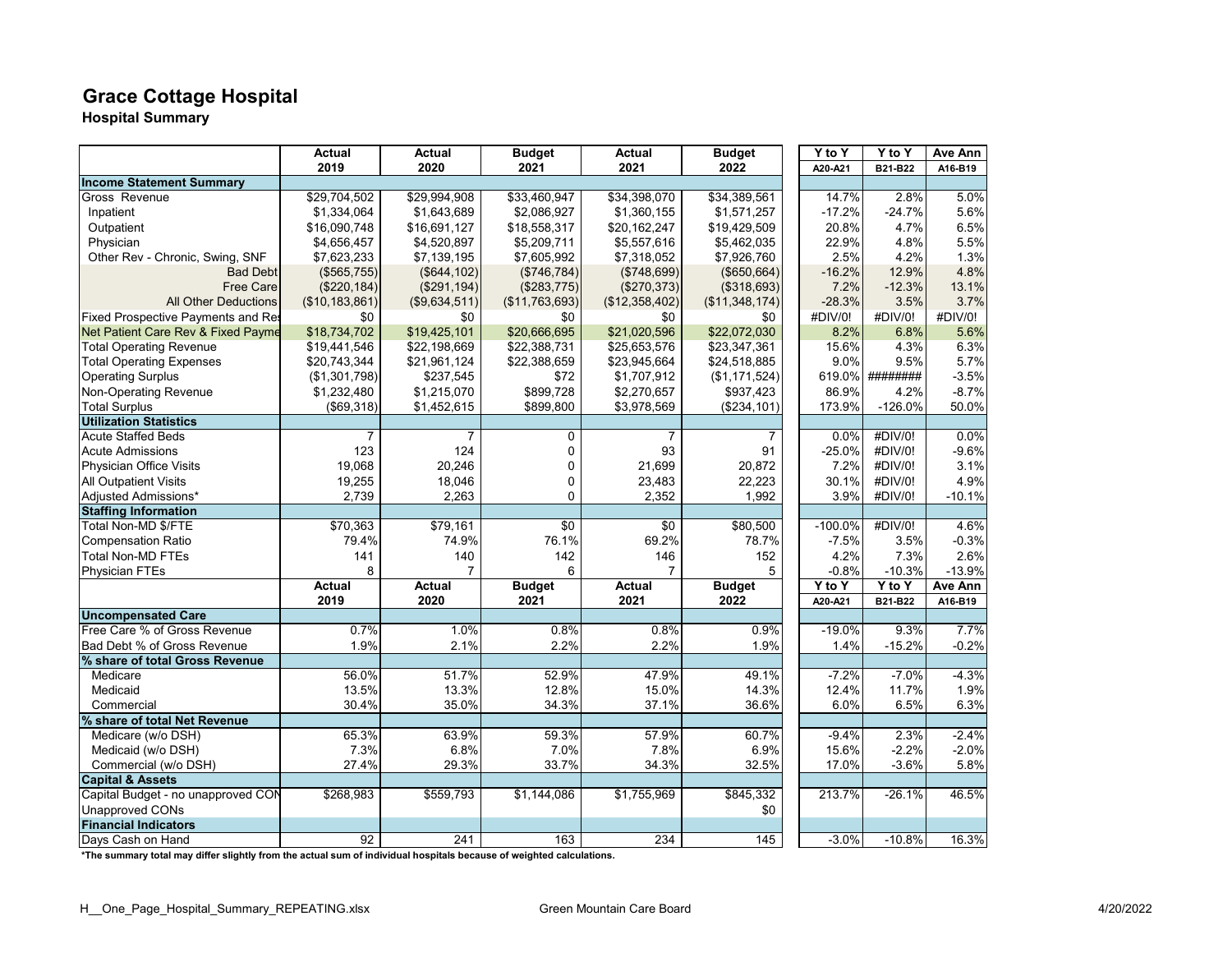# **Mt. Ascutney Hospital & Health Center**

**Hospital Summary**

|                                    | Actual         | <b>Actual</b>  | <b>Budget</b>    | <b>Actual</b>    | <b>Budget</b>  | $\overline{Y}$ to Y | Y to Y   | Ave Ann   |
|------------------------------------|----------------|----------------|------------------|------------------|----------------|---------------------|----------|-----------|
|                                    | 2019           | 2020           | 2021             | 2021             | 2022           | A20-A21             | B21-B22  | A16-B19   |
| <b>Income Statement Summary</b>    |                |                |                  |                  |                |                     |          |           |
| Gross Revenue                      | \$103,318,495  | \$101,525,778  | \$108,520,837    | \$123,822,514    | \$122,279,302  | 22.0%               | 12.7%    | 5.8%      |
| Inpatient                          | \$5,782,092    | \$7,253,042    | \$6,889,869      | \$8,561,194      | \$7,940,838    | 18.0%               | 15.3%    | 11.2%     |
| Outpatient                         | \$55,066,876   | \$53,997,414   | \$53,916,560     | \$71,158,931     | \$67,183,863   | 31.8%               | 24.6%    | 6.9%      |
| Physician                          | \$20,410,716   | \$19,519,152   | \$24,386,713     | \$22,575,714     | \$22,997,839   | 15.7%               | $-5.7%$  | 4.1%      |
| Other Rev - Chronic, Swing, SNF    | \$22,058,812   | \$20,756,170   | \$23,327,696     | \$21,526,674     | \$24,156,762   | 3.7%                | 3.6%     | 3.1%      |
| <b>Bad Debt</b>                    | (\$2,056,707)  | (\$2,205,969)  | (\$1,899,115)    | (\$2,259,601)    | (\$2,139,888)  | $-2.4%$             | $-12.7%$ | 1.3%      |
| <b>Free Care</b>                   | (\$818, 147)   | (\$797,296)    | (\$1,085,208)    | (\$607,209)      | (\$1,222,793)  | 23.8%               | $-12.7%$ | 14.3%     |
| <b>All Other Deductions</b>        | (\$55,292,463) | (\$53,881,534) | (\$49,757,664)   | (\$61,041,431)   | (\$61,092,992) | $-13.3%$            | $-22.8%$ | 3.4%      |
| Fixed Prospective Payments and Res | \$5,698,208    | \$5,239,796    | \$432,541        | \$2,417,898      | \$1,817,283    | $-53.9%$            | 320.1%   | $-31.7%$  |
| Net Patient Care Rev & Fixed Payme | \$50,849,386   | \$49,880,775   | \$56,211,391     | \$62,332,171     | \$59,640,912   | 25.0%               | 6.1%     | 5.5%      |
| <b>Total Operating Revenue</b>     | \$54,523,816   | \$56,758,326   | \$60,001,173     | \$67,185,613     | \$64,009,031   | 18.4%               | 6.7%     | 5.5%      |
| <b>Total Operating Expenses</b>    | \$54,566,701   | \$56,220,017   | \$59,828,546     | \$61,042,770     | \$62,951,120   | 8.6%                | 5.2%     | 4.9%      |
| <b>Operating Surplus</b>           | (\$42,885)     | \$538,310      | \$172,627        | \$6,142,843      | \$1,057,911    | 1041.1%             | 512.8%   | $-391.1%$ |
| Non-Operating Revenue              | (\$2,046,081)  | \$5,699,274    | \$995,000        | \$4,041,015      | \$1,224,549    | $-29.1%$            | 23.1%    | $-184.3%$ |
| <b>Total Surplus</b>               | (\$2,088,966)  | \$6,237,584    | \$1,167,627      | \$10,183,858     | \$2,282,460    | 63.3%               | 95.5%    | $-203.0%$ |
| <b>Utilization Statistics</b>      |                |                |                  |                  |                |                     |          |           |
| <b>Acute Staffed Beds</b>          | 15             | 15             | 0                | 15               | 15             | 0.0%                | #DIV/0!  | 0.0%      |
| <b>Acute Admissions</b>            | 422            | 454            | 0                | 459              | 427            | 1.1%                | #DIV/0!  | 0.4%      |
| Physician Office Visits            | 45,151         | 41,752         | 0                | 46,627           | 50,090         | 11.7%               | #DIV/0!  | 3.5%      |
| <b>All Outpatient Visits</b>       | $\overline{0}$ | $\Omega$       | 0                | $\mathbf 0$      | $\Omega$       | #DIV/0!             | #DIV/0!  | #DIV/0!   |
| Adjusted Admissions*               | 7,541          | 6,355          | 0                | $\mathbf{0}$     | 6,575          | $-100.0%$           | #DIV/0!  | $-4.5%$   |
| <b>Staffing Information</b>        |                |                |                  |                  |                |                     |          |           |
| Total Non-MD \$/FTE                | \$68,758       | \$71,492       | $\sqrt{6}$       | $\sqrt{6}$       | \$70,146       | $-100.0%$           | #DIV/0!  | 0.7%      |
| <b>Compensation Ratio</b>          | 63.9%          | 63.4%          | 60.8%            | 55.9%            | 62.1%          | $-11.8%$            | 2.0%     | $-1.0%$   |
| <b>Total Non-MD FTEs</b>           | 317            | 316            | 0                | 322              | 344            | 1.9%                | #DIV/0!  | 2.7%      |
| <b>Physician FTEs</b>              | 20             | 21             | $\mathbf 0$      | 22               | 21             | 3.2%                | #DIV/0!  | 1.1%      |
|                                    | <b>Actual</b>  | <b>Actual</b>  | <b>Budget</b>    | <b>Actual</b>    | <b>Budget</b>  | Y to Y              | Y to Y   | Ave Ann   |
|                                    | 2019           | 2020           | 2021             | 2021             | 2022           | A20-A21             | B21-B22  | A16-B19   |
| <b>Uncompensated Care</b>          |                |                |                  |                  |                |                     |          |           |
| Free Care % of Gross Revenue       | 0.8%           | 0.8%           | 1.0%             | 0.5%             | 1.0%           | $-37.6%$            | 0.0%     | 8.1%      |
| Bad Debt % of Gross Revenue        | 2.0%           | 2.2%           | 1.8%             | 1.8%             | 1.8%           | $-16.0%$            | 0.0%     | $-4.2%$   |
| % share of total Gross Revenue     |                |                |                  |                  |                |                     |          |           |
| Medicare                           | 57.6%          | 56.3%          | 56.9%            | 56.3%            | 56.5%          | 0.0%                | $-0.7%$  | $-0.7%$   |
| Medicaid                           | 10.6%          | 10.5%          | 10.3%            | 11.6%            | 10.5%          | 10.6%               | 1.9%     | $-0.3%$   |
| Commercial                         | 31.8%          | 33.2%          | 32.8%            | 32.1%            | 33.0%          | $-3.4%$             | 0.6%     | 1.3%      |
| % share of total Net Revenue       |                |                |                  |                  |                |                     |          |           |
| Medicare (w/o DSH)                 | 61.0%          | 57.7%          | 58.5%            | 54.4%            | 53.3%          | $-5.7%$             | $-8.8%$  | $-4.4%$   |
| Medicaid (w/o DSH)                 | 3.6%           | 3.3%           | 6.2%             | 6.2%             | 8.6%           | 86.9%               | 39.5%    | 33.8%     |
| Commercial (w/o DSH)               | 35.4%          | 39.1%          | 35.3%            | 39.5%            | 38.0%          | 1.0%                | 7.6%     | 2.4%      |
| <b>Capital &amp; Assets</b>        |                |                |                  |                  |                |                     |          |           |
| Capital Budget - no unapproved CON | \$3,112,182    | \$761,292      | \$2,500,000      | \$1,434,559      | \$6,053,900    | 88.4%               | 142.2%   | 24.8%     |
| <b>Unapproved CONs</b>             |                |                |                  |                  | \$0            |                     |          |           |
| <b>Financial Indicators</b>        |                |                |                  |                  |                |                     |          |           |
| Davs Cash on Hand                  | 144            | 207            | $\overline{142}$ | $\overline{246}$ | 187            | 18.9%               | 31.3%    | 9.0%      |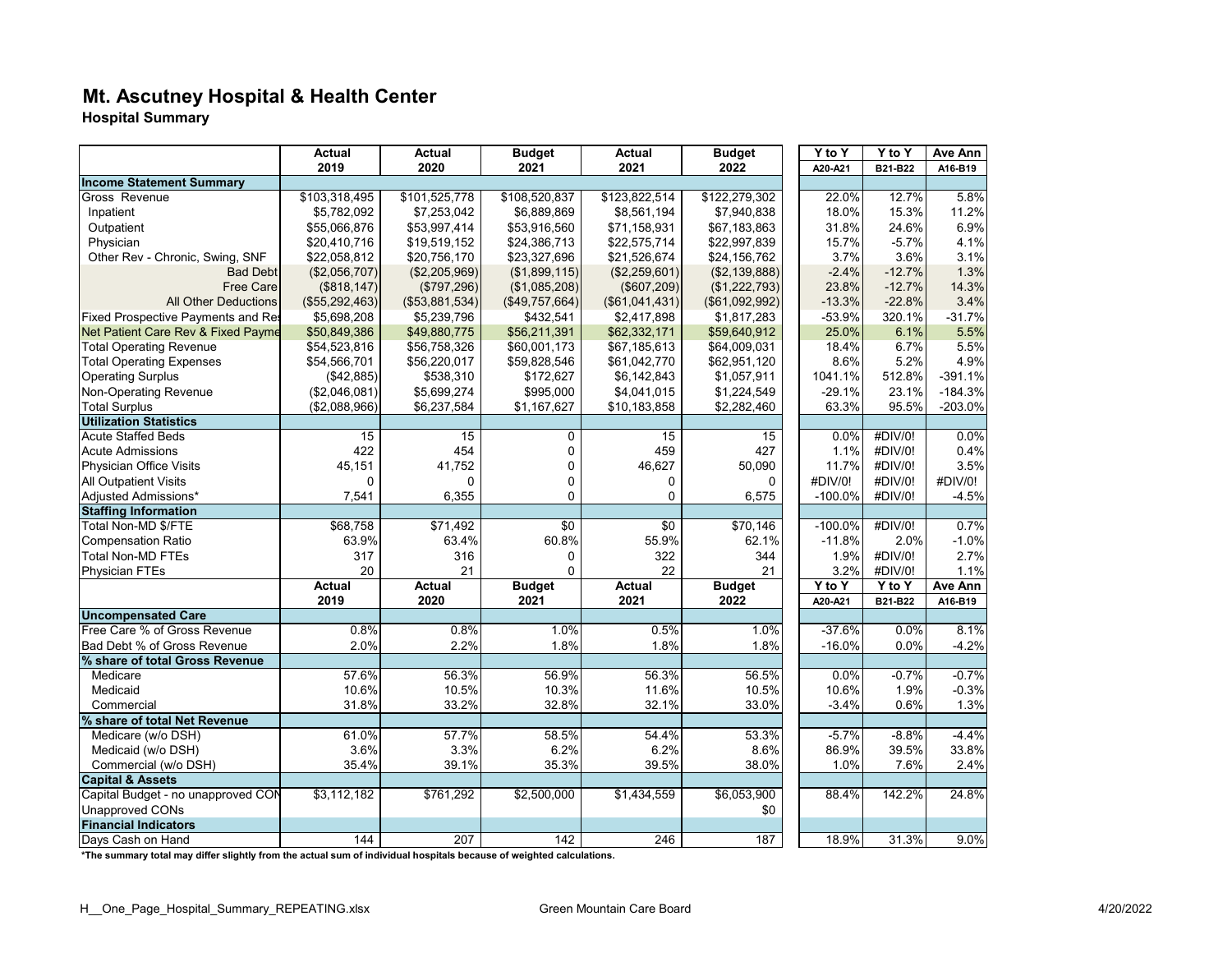# **North Country Hospital**

**Hospital Summary**

|                                    | Actual           | Actual          | <b>Budget</b>     | Actual          | <b>Budget</b>    | $\overline{Y}$ to Y              | Y to Y     | Ave Ann   |
|------------------------------------|------------------|-----------------|-------------------|-----------------|------------------|----------------------------------|------------|-----------|
|                                    | 2019             | 2020            | 2021              | 2021            | 2022             | A20-A21                          | B21-B22    | A16-B19   |
| <b>Income Statement Summary</b>    |                  |                 |                   |                 |                  |                                  |            |           |
| Gross Revenue                      | \$191,002,248    | \$183,939,754   | \$202,715,312     | \$215,095,726   | \$212,753,057    | 16.9%                            | 5.0%       | 3.7%      |
| Inpatient                          | \$29,647,796     | \$27,577,500    | \$32,244,924      | \$0             | \$33,428,982     | $-100.0%$                        | 3.7%       | 4.1%      |
| Outpatient                         | \$136,526,241    | \$131,496,976   | \$143,526,861     | \$215,095,726   | \$152,625,333    | 63.6%                            | 6.3%       | 3.8%      |
| Physician                          | \$23,942,398     | \$23,399,655    | \$26,043,528      | \$0             | \$25,671,026     | $-100.0%$                        | $-1.4%$    | 2.4%      |
| Other Rev - Chronic, Swing, SNF    | \$885,812        | \$1,465,626     | \$900,000         | \$0             | \$1,027,716      | $-100.0%$                        | 14.2%      | 5.1%      |
| <b>Bad Debt</b>                    | (\$3,582,373)    | (\$3,181,007)   | (\$3,063,212)     | (\$199, 112)    | (\$2,064,534)    | 93.7%                            | 32.6%      | $-16.8%$  |
| <b>Free Care</b>                   | (\$1,562,324)    | (\$1,686,521)   | (\$1,754,951)     | \$0             | (\$2,063,705)    | 100.0%                           | $-17.6%$   | 9.7%      |
| <b>All Other Deductions</b>        | (\$111,365,697)  | (\$111,365,920) | (\$122, 195, 244) | (\$137,308,857) | (\$132,000,115)  | $-23.3%$                         | $-8.0%$    | 5.8%      |
| Fixed Prospective Payments and Res | \$6,143,063      | \$9,104,987     | \$7,035,055       | \$12,967,519    | \$11,264,971     | 42.4%                            | 60.1%      | 22.4%     |
| Net Patient Care Rev & Fixed Payme | \$80,634,917     | \$76,811,293    | \$82,736,960      | \$90,555,276    | \$87,889,674     | 17.9%                            | 6.2%       | 2.9%      |
| <b>Total Operating Revenue</b>     | \$87,674,697     | \$89,180,463    | \$90,386,882      | \$98,545,159    | \$94,387,634     | 10.5%                            | 4.4%       | 2.5%      |
| <b>Total Operating Expenses</b>    | \$85,997,751     | \$85,844,221    | \$88,834,101      | \$94,012,827    | \$93,407,053     | 9.5%                             | 5.1%       | 2.8%      |
| <b>Operating Surplus</b>           | \$1,676,946      | \$3,336,242     | \$1,552,781       | \$4,532,332     | \$980,581        | 35.9%                            | $-36.9%$   | $-16.4%$  |
| <b>Non-Operating Revenue</b>       | \$940,204        | \$3,945,243     | \$586,599         | \$4,035,970     | \$840,528        | 2.3%                             | 43.3%      | $-3.7%$   |
| <b>Total Surplus</b>               | \$2,617,150      | \$7,281,485     | \$2,139,380       | \$8,568,302     | \$1,821,109      | 17.7%                            | $-14.9%$   | $-11.4%$  |
| <b>Utilization Statistics</b>      |                  |                 |                   |                 |                  |                                  |            |           |
| <b>Acute Staffed Beds</b>          | 25               | 25              | 0                 | 25              | 25               | 0.0%                             | #DIV/0!    | 0.0%      |
| <b>Acute Admissions</b>            | 1,769            | 1,690           | 0                 | 1,673           | 1,611            | $-1.0%$                          | #DIV/0!    | $-3.1%$   |
| Physician Office Visits            | 74,212           | 49.674          | 0                 | 48,566          | 47,736           | $-2.2%$                          | #DIV/0!    | $-13.7%$  |
| <b>All Outpatient Visits</b>       | 55,156           | $\Omega$        | $\mathbf 0$       | 0               | 0                | #DIV/0!                          | #DIV/0!    | $-100.0%$ |
| Adjusted Admissions*               | 11,582           | 11,278          | 0                 | 0               | 10,070           | $-100.0%$                        | #DIV/0!    | $-4.6%$   |
| <b>Staffing Information</b>        |                  |                 |                   |                 |                  |                                  |            |           |
| Total Non-MD \$/FTE                | \$61,036         | \$63,802        | \$64,008          | \$0             | \$64,670         | $-100.0%$                        | 1.0%       | 1.9%      |
| <b>Compensation Ratio</b>          | 58.2%            | 58.9%           | 61.3%             | 58.8%           | 62.0%            | $-0.1%$                          | 1.1%       | 2.1%      |
| <b>Total Non-MD FTEs</b>           | 442              | 405             | 428               | 428             | 441              | 5.6%                             | 3.1%       | 0.0%      |
| <b>Physician FTEs</b>              | 32               | 30              | 30                | 31              | 33               | 5.6%                             | 10.1%      | 0.4%      |
|                                    | <b>Actual</b>    | <b>Actual</b>   | <b>Budget</b>     | <b>Actual</b>   | <b>Budget</b>    | $\overline{Y}$ to $\overline{Y}$ | $Y$ to $Y$ | Ave Ann   |
|                                    | 2019             | 2020            | 2021              | 2021            | 2022             | A20-A21                          | B21-B22    | A16-B19   |
| <b>Uncompensated Care</b>          |                  |                 |                   |                 |                  |                                  |            |           |
| Free Care % of Gross Revenue       | 0.8%             | 0.9%            | 0.9%              | 0.0%            | 1.0%             | $-100.0%$                        | 12.0%      | 5.8%      |
| Bad Debt % of Gross Revenue        | 1.9%             | 1.7%            | 1.5%              | 0.0%            | 1.0%             | $-100.0%$                        | $-35.8%$   | $-19.7%$  |
| % share of total Gross Revenue     |                  |                 |                   |                 |                  |                                  |            |           |
| Medicare                           | 44.8%            | 45.8%           | 46.1%             | 47.0%           | 46.6%            | 2.7%                             | 1.2%       | 1.4%      |
| Medicaid                           | 23.7%            | 23.6%           | 23.1%             | 22.8%           | 22.6%            | $-3.1%$                          | $-1.9%$    | $-1.5%$   |
| Commercial                         | 31.6%            | 30.6%           | 30.9%             | 30.1%           | 30.7%            | $-1.6%$                          | $-0.5%$    | $-0.9%$   |
| % share of total Net Revenue       |                  |                 |                   |                 |                  |                                  |            |           |
| Medicare (w/o DSH)                 | 37.3%            | 40.1%           | 33.8%             | 34.9%           | 38.3%            | $-13.0%$                         | 13.3%      | 0.9%      |
| Medicaid (w/o DSH)                 | 15.4%            | 15.6%           | 15.7%             | 17.2%           | 14.9%            | 10.5%                            | $-5.2%$    | $-1.2%$   |
| Commercial (w/o DSH)               | 47.3%            | 44.3%           | 50.5%             | 47.9%           | 46.8%            | 8.0%                             | $-7.3%$    | $-0.4%$   |
| <b>Capital &amp; Assets</b>        |                  |                 |                   |                 |                  |                                  |            |           |
| Capital Budget - no unapproved CON | \$4,848,242      | \$2,692,116     | \$3,600,000       | \$0             | \$4,200,000      | $-100.0%$                        | 16.7%      | $-4.7%$   |
| <b>Unapproved CONs</b>             |                  |                 |                   |                 | \$22,000,000     |                                  |            |           |
| <b>Financial Indicators</b>        |                  |                 |                   |                 |                  |                                  |            |           |
| Davs Cash on Hand                  | $\overline{220}$ | 318             | $\overline{212}$  | 315             | $\overline{270}$ | $-0.9%$                          | 27.7%      | 7.0%      |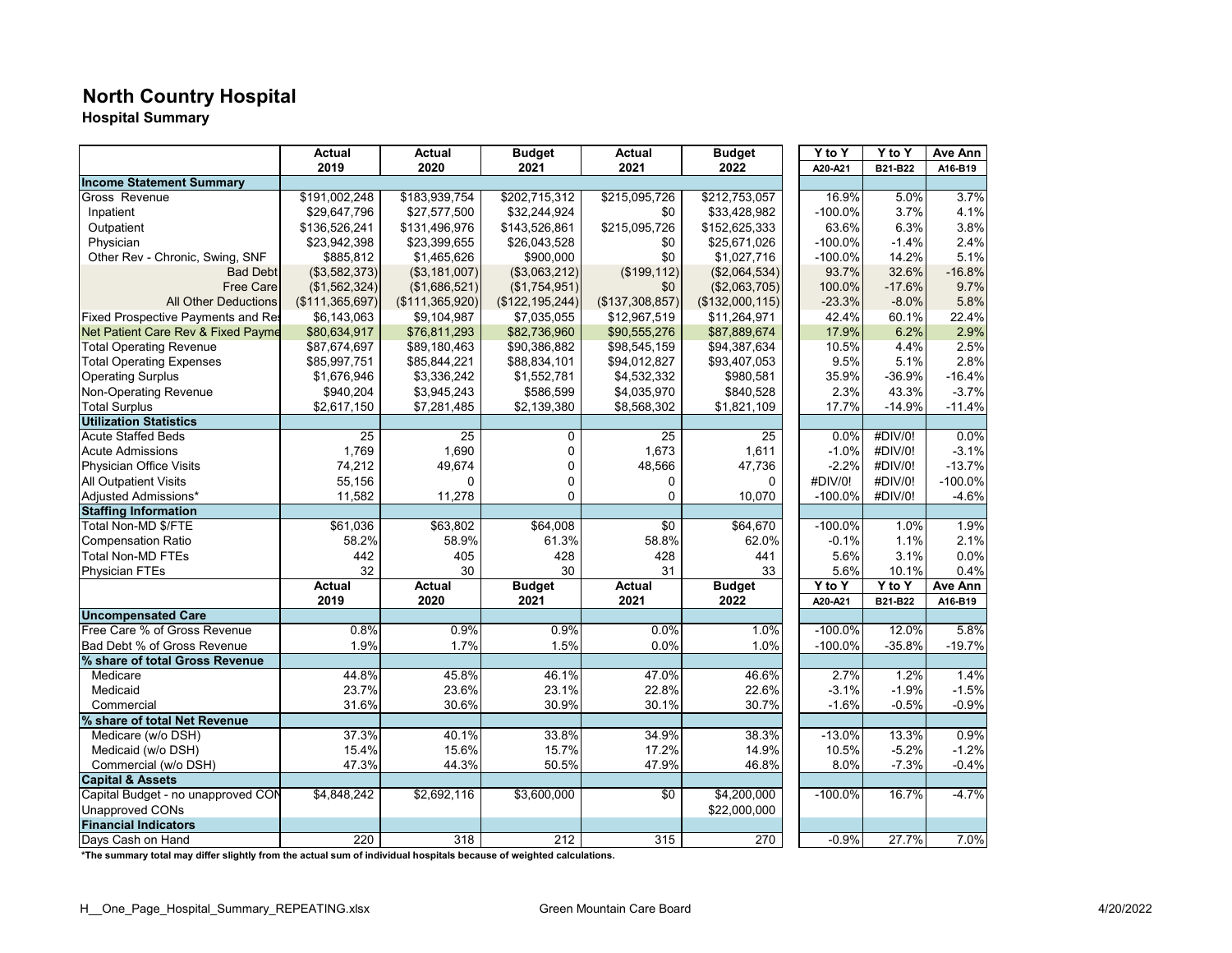# **Northeastern Vermont Regional Hospital**

**Hospital Summary**

|                                           | <b>Actual</b>   | Actual           | <b>Budget</b>     | Actual          | <b>Budget</b>   | Y to Y    | Y to Y   | <b>Ave Ann</b> |
|-------------------------------------------|-----------------|------------------|-------------------|-----------------|-----------------|-----------|----------|----------------|
|                                           | 2019            | 2020             | 2021              | 2021            | 2022            | A20-A21   | B21-B22  | A16-B19        |
| <b>Income Statement Summary</b>           |                 |                  |                   |                 |                 |           |          |                |
| Gross Revenue                             | \$177,779,611   | \$169,222,081    | \$193,629,600     | \$194,392,186   | \$203,382,600   | 14.9%     | 5.0%     | 4.6%           |
| Inpatient                                 | \$46,279,675    | \$40,334,652     | \$43,966,100      | \$37,882,771    | \$35,607,800    | $-6.1%$   | $-19.0%$ | $-8.4%$        |
| Outpatient                                | \$112,026,662   | \$110,305,754    | \$126,455,500     | \$135,110,363   | \$142,497,100   | 22.5%     | 12.7%    | 8.3%           |
| Physician                                 | \$17,795,554    | \$16,904,689     | \$21,398,700      | \$19,730,734    | \$23,441,500    | 16.7%     | 9.5%     | 9.6%           |
| Other Rev - Chronic, Swing, SNF           | \$1,677,721     | \$1,676,986      | \$1,809,300       | \$1,668,320     | \$1,836,200     | $-0.5%$   | 1.5%     | 3.1%           |
| <b>Bad Debt</b>                           | (\$3,270,152)   | (\$2,570,475)    | (\$3,773,400)     | (\$3,384,099)   | (\$2,879,100)   | $-31.7%$  | 23.7%    | $-4.2%$        |
| <b>Free Care</b>                          | (\$3, 141, 595) | (\$2,623,396)    | (\$3,014,000)     | (\$1,639,819)   | (\$2,843,100)   | 37.5%     | 5.7%     | $-3.3%$        |
| <b>All Other Deductions</b>               | (\$86,683,122)  | (\$84,957,374)   | (\$104, 115, 900) | (\$105,574,674) | (\$108,831,266) | $-24.3%$  | $-4.5%$  | 7.9%           |
| <b>Fixed Prospective Payments and Res</b> | \$0             | \$6,704,919      | \$7,799,000       | \$7,614,353     | \$8,539,654     | 13.6%     | 9.5%     | #DIV/0!        |
| Net Patient Care Rev & Fixed Payme        | \$84,684,742    | \$85,775,755     | \$90,525,300      | \$91,407,947    | \$97,368,788    | 6.6%      | 7.6%     | 4.8%           |
| <b>Total Operating Revenue</b>            | \$88,816,877    | \$91,886,642     | \$95,432,700      | \$101,590,345   | \$101,833,888   | 10.6%     | 6.7%     | 4.7%           |
| <b>Total Operating Expenses</b>           | \$87,189,684    | \$90,705,424     | \$93,488,000      | \$98,663,273    | \$99,768,850    | 8.8%      | 6.7%     | 4.6%           |
| <b>Operating Surplus</b>                  | \$1,627,193     | \$1,181,218      | \$1,944,700       | \$2,927,072     | \$2,065,038     | 147.8%    | 6.2%     | 8.3%           |
| Non-Operating Revenue                     | (\$37,567)      | \$2,418,526      | \$0               | \$4,145,765     | \$0             | 71.4%     | #DIV/0!  | $-100.0%$      |
| <b>Total Surplus</b>                      | \$1,589,626     | \$3,599,744      | \$1,944,700       | \$7,072,837     | \$2,065,038     | 96.5%     | 6.2%     | 9.1%           |
| <b>Utilization Statistics</b>             |                 |                  |                   |                 |                 |           |          |                |
| <b>Acute Staffed Beds</b>                 | 23              | 23               | 0                 | 23              | 23              | 0.0%      | #DIV/0!  | 0.0%           |
| <b>Acute Admissions</b>                   | 1,506           | 1,464            | 0                 | 1,489           | 1,465           | 1.7%      | #DIV/0!  | $-0.9%$        |
| Physician Office Visits                   | 66,778          | 61,530           | 0                 | 74,116          | 81,015          | 20.5%     | #DIV/0!  | 6.7%           |
| <b>All Outpatient Visits</b>              | 138,381         | $\Omega$         | 0                 | $\Omega$        | 42,400          | #DIV/0!   | #DIV/0!  | $-32.6%$       |
| Adjusted Admissions*                      | 5,785           | 6,142            | $\mathbf 0$       | 7,639           | 8,095           | 24.4%     | #DIV/0!  | 11.8%          |
| <b>Staffing Information</b>               |                 |                  |                   |                 |                 |           |          |                |
| Total Non-MD \$/FTE                       | \$65,355        | \$70.701         | $\overline{30}$   | \$0             | $\overline{30}$ | $-100.0%$ | #DIV/0!  | $-100.0%$      |
| <b>Compensation Ratio</b>                 | 56.3%           | 59.1%            | 65.8%             | 62.7%           | 62.7%           | 6.1%      | -4.8%    | 3.6%           |
| <b>Total Non-MD FTEs</b>                  | 439             | 436              | 0                 | 473             | 488             | 8.6%      | #DIV/0!  | 3.6%           |
| <b>Physician FTEs</b>                     | 31              | 31               | $\Omega$          | 31              | 32              | $-1.0%$   | #DIV/0!  | 0.9%           |
|                                           | Actual          | <b>Actual</b>    | <b>Budget</b>     | <b>Actual</b>   | <b>Budget</b>   | Y to Y    | Y to Y   | Ave Ann        |
|                                           | 2019            | 2020             | 2021              | 2021            | 2022            | A20-A21   | B21-B22  | A16-B19        |
| <b>Uncompensated Care</b>                 |                 |                  |                   |                 |                 |           |          |                |
| Free Care % of Gross Revenue              | 1.8%            | 1.6%             | 1.6%              | 0.8%            | 1.4%            | $-45.6%$  | $-10.2%$ | $-7.5%$        |
| Bad Debt % of Gross Revenue               | 1.8%            | 1.5%             | 1.9%              | 1.7%            | 1.4%            | 14.6%     | $-27.4%$ | $-8.4%$        |
| % share of total Gross Revenue            |                 |                  |                   |                 |                 |           |          |                |
| Medicare                                  | 43.7%           | 41.6%            | 43.0%             | 47.0%           | 41.9%           | 13.0%     | $-2.6%$  | $-1.4%$        |
| Medicaid                                  | 20.5%           | 19.8%            | 21.2%             | 20.6%           | 19.9%           | 3.8%      | $-5.9%$  | $-0.9%$        |
| Commercial                                | 35.7%           | 38.6%            | 35.8%             | 32.4%           | 38.2%           | $-15.9%$  | 6.7%     | 2.2%           |
| % share of total Net Revenue              |                 |                  |                   |                 |                 |           |          |                |
| Medicare (w/o DSH)                        | 40.6%           | 38.1%            | 39.6%             | 33.8%           | 36.6%           | $-11.4%$  | $-7.4%$  | $-3.3%$        |
| Medicaid (w/o DSH)                        | 14.5%           | 13.0%            | 16.3%             | 19.7%           | 16.5%           | 51.6%     | 1.0%     | 4.4%           |
| Commercial (w/o DSH)                      | 45.0%           | 48.9%            | 44.1%             | 46.5%           | 46.9%           | $-4.8%$   | 6.3%     | 1.4%           |
| <b>Capital &amp; Assets</b>               |                 |                  |                   |                 |                 |           |          |                |
| Capital Budget - no unapproved CON        | \$3,076,083     | \$5,917,516      | \$2,029,000       | \$11,853,028    | \$5,410,173     | 100.3%    | 166.6%   | 20.7%          |
| <b>Unapproved CONs</b>                    |                 |                  |                   |                 | \$250,000       |           |          |                |
| <b>Financial Indicators</b>               |                 |                  |                   |                 |                 |           |          |                |
| Days Cash on Hand                         | 107             | $\overline{207}$ | 111               | 189             | 143             | $-8.4%$   | 29.0%    | 10.0%          |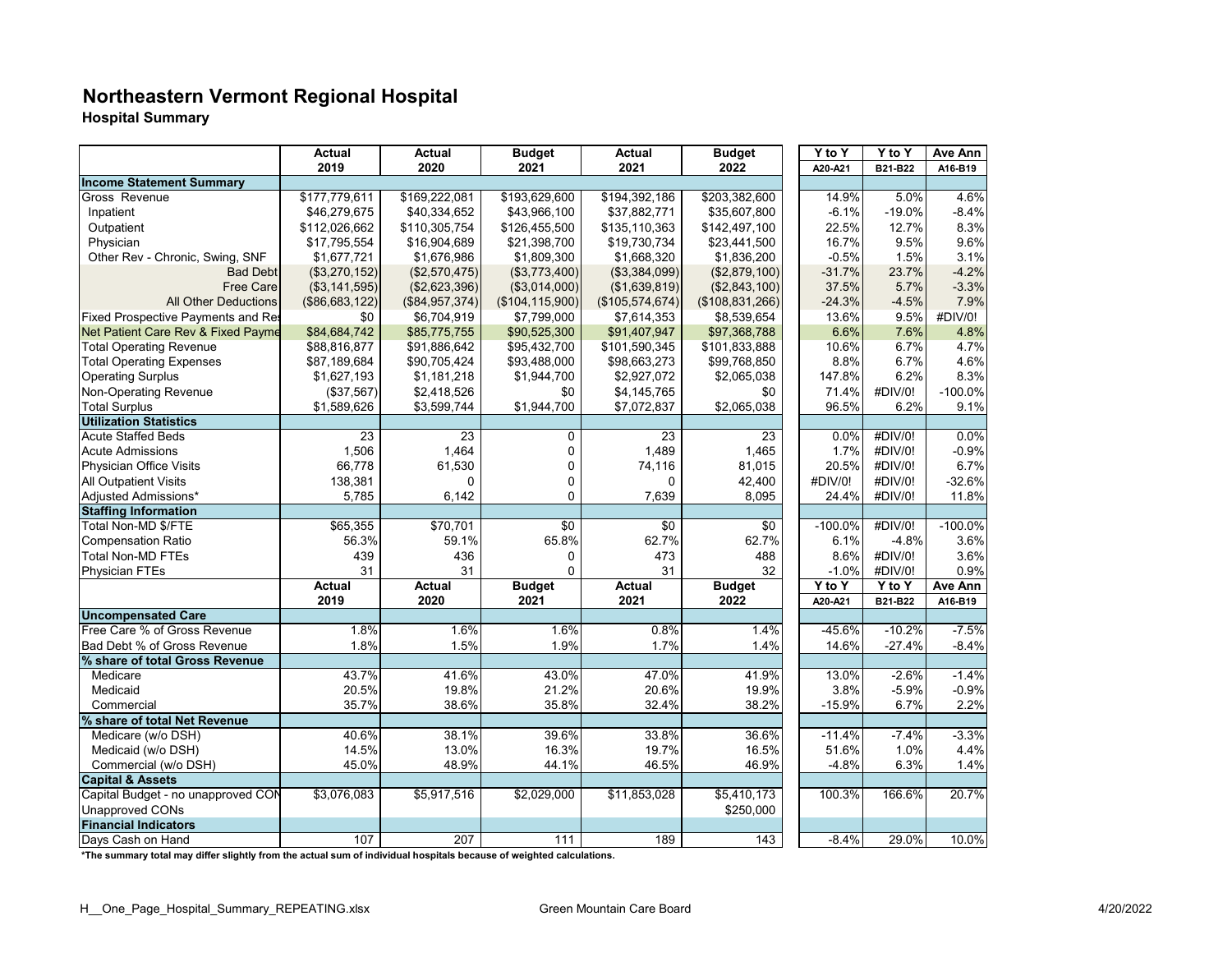#### **Northwestern Medical Center**

**Hospital Summary**

|                                    | Actual          | Actual          | <b>Budget</b>     | Actual          | <b>Budget</b>   | Y to Y    | Y to Y   | Ave Ann   |
|------------------------------------|-----------------|-----------------|-------------------|-----------------|-----------------|-----------|----------|-----------|
|                                    | 2019            | 2020            | 2021              | 2021            | 2022            | A20-A21   | B21-B22  | A16-B19   |
| <b>Income Statement Summary</b>    |                 |                 |                   |                 |                 |           |          |           |
| Gross Revenue                      | \$210,917,710   | \$193,051,946   | \$244,739,208     | \$246,224,948   | \$245,862,206   | 27.5%     | 0.5%     | 5.2%      |
| Inpatient                          | \$41,805,667    | \$42,806,610    | \$48,811,418      | \$46,384,257    | \$42,863,328    | 8.4%      | $-12.2%$ | 0.8%      |
| Outpatient                         | \$125,117,385   | \$112,378,725   | \$150,758,166     | \$161,193,824   | \$163,628,635   | 43.4%     | 8.5%     | 9.4%      |
| Physician                          | \$43,994,658    | \$37,380,281    | \$44,727,222      | \$38,115,143    | \$39,034,023    | 2.0%      | $-12.7%$ | $-3.9%$   |
| Other Rev - Chronic, Swing, SNF    | \$0             | \$486,330       | \$442,402         | \$531,724       | \$336,220       | 9.3%      | $-24.0%$ | #DIV/0!   |
| <b>Bad Debt</b>                    | (\$6,899,923)   | (\$8,153,915)   | (\$7,797,363)     | (\$7,261,575)   | (\$7,748,625)   | 10.9%     | 0.6%     | 3.9%      |
| <b>Free Care</b>                   | (\$1,089,453)   | (\$1,317,726)   | (\$1,419,266)     | (\$2,056,881)   | (\$1,565,780)   | $-56.1%$  | $-10.3%$ | 12.9%     |
| <b>All Other Deductions</b>        | (\$113,232,376) | (\$105,891,826) | (\$142, 282, 994) | (\$142,687,859) | (\$143,099,840) | $-34.7%$  | $-0.6%$  | 8.1%      |
| Fixed Prospective Payments and Res | \$16,833,506    | \$20,867,160    | \$18,776,132      | \$24,371,507    | \$22,477,572    | 16.8%     | 19.7%    | 10.1%     |
| Net Patient Care Rev & Fixed Payme | \$106,529,464   | \$98,555,639    | \$112,015,717     | \$118,590,140   | \$115,925,533   | 20.3%     | 3.5%     | 2.9%      |
| <b>Total Operating Revenue</b>     | \$110,824,117   | \$119,686,824   | \$117,489,589     | \$129,746,697   | \$121,615,826   | 8.4%      | 3.5%     | 3.1%      |
| <b>Total Operating Expenses</b>    | \$119,729,265   | \$120,798,340   | \$119,362,165     | \$123,612,022   | \$119,163,778   | 2.3%      | $-0.2%$  | $-0.2%$   |
| <b>Operating Surplus</b>           | (\$8,905,148)   | (\$1,111,516)   | (\$1,872,576)     | \$6,134,675     | \$2,452,048     | 651.9%    | 230.9%   | $-165.1%$ |
| <b>Non-Operating Revenue</b>       | \$411,783       | (\$260,585)     | \$1,673,675       | \$10,019,934    | \$1,546,335     | 3945.2%   | $-7.6%$  | 55.4%     |
| <b>Total Surplus</b>               | (\$8,493,365)   | (\$1,372,101)   | (\$198,901)       | \$16,154,609    | \$3,998,383     | 1277.4%   | 2110.2%  | $-177.8%$ |
| <b>Utilization Statistics</b>      |                 |                 |                   |                 |                 |           |          |           |
| <b>Acute Staffed Beds</b>          | 70              | 70              | 0                 | 70              | 70              | 0.0%      | #DIV/0!  | 0.0%      |
| <b>Acute Admissions</b>            | 2,348           | 2,254           | 0                 | 2,114           | 2,173           | $-6.2%$   | #DIV/0!  | $-2.5%$   |
| <b>Physician Office Visits</b>     | 108,834         | 114,257         | $\mathbf 0$       | 109,406         | 104,599         | $-4.2%$   | #DIV/0!  | $-1.3%$   |
| <b>All Outpatient Visits</b>       | 226,536         | 259,102         | $\mathbf 0$       | 266,096         | $\Omega$        | 2.7%      | #DIV/0!  | $-100.0%$ |
| Adjusted Admissions*               | 11,846          | 10,165          | 0                 | 11,222          | 12,464          | 10.4%     | #DIV/0!  | 1.7%      |
| <b>Staffing Information</b>        |                 |                 |                   |                 |                 |           |          |           |
| Total Non-MD \$/FTE                | \$64,096        | \$67,378        | \$0               | \$0             | \$68,629        | $-100.0%$ | #DIV/0!  | 2.3%      |
| <b>Compensation Ratio</b>          | 66.9%           | 61.7%           | 61.0%             | 54.3%           | 56.8%           | $-11.9%$  | $-6.8%$  | $-5.3%$   |
| <b>Total Non-MD FTEs</b>           | 672             | 607             | 620               | 603             | 596             | $-0.7%$   | $-3.8%$  | $-4.0%$   |
| <b>Physician FTEs</b>              | 38              | 38              | 37                | 38              | 32              | 0.4%      | $-14.6%$ | $-5.7%$   |
|                                    | Actual          | <b>Actual</b>   | <b>Budget</b>     | <b>Actual</b>   | <b>Budget</b>   | Y to Y    | Y to Y   | Ave Ann   |
|                                    | 2019            | 2020            | 2021              | 2021            | 2022            | A20-A21   | B21-B22  | A16-B19   |
| <b>Uncompensated Care</b>          |                 |                 |                   |                 |                 |           |          |           |
| Free Care % of Gross Revenue       | 0.5%            | 0.7%            | 0.6%              | 0.8%            | 0.6%            | 22.4%     | 9.8%     | 7.2%      |
| Bad Debt % of Gross Revenue        | 3.3%            | 4.2%            | 3.2%              | 2.9%            | 3.2%            | $-30.2%$  | $-1.1%$  | $-1.2%$   |
| % share of total Gross Revenue     |                 |                 |                   |                 |                 |           |          |           |
| Medicare                           | 34.8%           | 34.0%           | 33.9%             | 31.8%           | 33.2%           | $-6.3%$   | $-2.0%$  | $-1.6%$   |
| Medicaid                           | 21.0%           | 21.1%           | 22.1%             | 21.2%           | 19.7%           | 0.4%      | $-11.0%$ | $-2.1%$   |
| Commercial                         | 44.2%           | 44.9%           | 44.0%             | 47.0%           | 47.1%           | 4.6%      | 7.1%     | 2.2%      |
| % share of total Net Revenue       |                 |                 |                   |                 |                 |           |          |           |
| Medicare (w/o DSH)                 | 34.1%           | 33.2%           | 28.0%             | 29.8%           | 29.5%           | $-10.2%$  | 5.3%     | $-4.7%$   |
| Medicaid (w/o DSH)                 | 16.1%           | 17.5%           | 17.9%             | 16.1%           | 13.3%           | $-8.2%$   | $-25.7%$ | $-6.3%$   |
| Commercial (w/o DSH)               | 49.8%           | 49.3%           | 54.1%             | 54.1%           | 57.2%           | 9.8%      | 5.8%     | 4.8%      |
| <b>Capital &amp; Assets</b>        |                 |                 |                   |                 |                 |           |          |           |
| Capital Budget - no unapproved CON | \$6,517,634     | \$6,754,891     | \$14,750,000      | \$4,602,232     | \$4,568,292     | $-31.9%$  | $-69.0%$ | $-11.2%$  |
| <b>Unapproved CONs</b>             |                 |                 |                   |                 | \$7,000,000     |           |          |           |
| <b>Financial Indicators</b>        |                 |                 |                   |                 |                 |           |          |           |
| Days Cash on Hand                  | 255             | 290             | 209               | 298             | 322             | 2.8%      | 53.7%    | 8.0%      |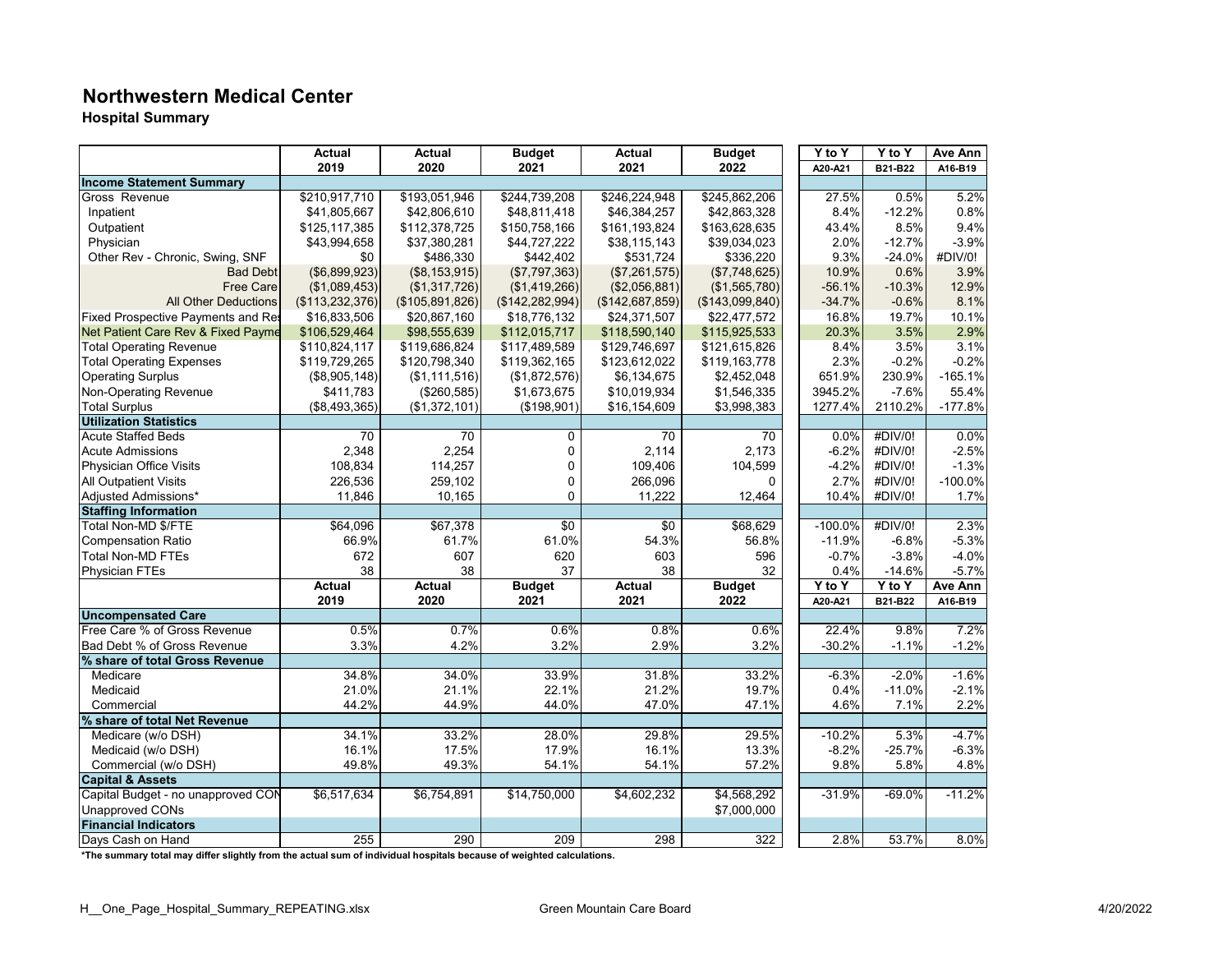#### **Porter Medical Center**

**Hospital Summary**

|                                    | <b>Actual</b>    | Actual         | <b>Budget</b>  | Actual          | <b>Budget</b>   | Y to Y     | Y to Y   | Ave Ann   |
|------------------------------------|------------------|----------------|----------------|-----------------|-----------------|------------|----------|-----------|
|                                    | 2019             | 2020           | 2021           | 2021            | 2022            | A20-A21    | B21-B22  | A16-B19   |
| <b>Income Statement Summary</b>    |                  |                |                |                 |                 |            |          |           |
| Gross Revenue                      | \$168,352,774    | \$155,312,236  | \$170,761,542  | \$175,799,847   | \$184,556,184   | 13.2%      | 8.1%     | 3.1%      |
| Inpatient                          | \$37,851,913     | \$33,880,364   | \$0            | \$31,212,266    | \$38,175,659    | $-7.9%$    | #DIV/0!  | 0.3%      |
| Outpatient                         | \$102,920,083    | \$97,020,821   | \$170,761,542  | \$117,477,476   | \$116,470,207   | 21.1%      | $-31.8%$ | 4.2%      |
| Physician                          | \$26,885,979     | \$22,639,358   | \$0            | \$25,029,874    | \$28,562,739    | 10.6%      | #DIV/0!  | 2.0%      |
| Other Rev - Chronic, Swing, SNF    | \$694,800        | \$1,771,693    | \$0            | \$2,080,230     | \$1,347,579     | 17.4%      | #DIV/0!  | 24.7%     |
| <b>Bad Debt</b>                    | (\$4,386,589)    | (\$4,584,197)  | (\$5,038,763)  | (\$3,849,598)   | (\$5,888,867)   | 16.0%      | $-16.9%$ | 10.3%     |
| <b>Free Care</b>                   | (\$1,492,822)    | (\$882,965)    | (\$1,519,778)  | (\$1,013,689)   | (\$1,233,526)   | $-14.8%$   | 18.8%    | $-6.2%$   |
| <b>All Other Deductions</b>        | (\$93,337,929)   | (\$90,109,188) | (\$95,572,146) | (\$99,922,149)  | (\$103,982,750) | $-10.9%$   | $-8.8%$  | 3.7%      |
| Fixed Prospective Payments and Res | \$15,825,681     | \$17,736,842   | \$21,179,701   | \$20,506,542    | \$20,716,994    | 15.6%      | $-2.2%$  | 9.4%      |
| Net Patient Care Rev & Fixed Payme | \$84,961,115     | \$77,472,728   | \$89,810,557   | \$91,520,953    | \$94,168,035    | 18.1%      | 4.9%     | 3.5%      |
| <b>Total Operating Revenue</b>     | \$91,354,445     | \$89,844,115   | \$96,718,337   | \$99,274,398    | \$100,376,852   | 10.5%      | 3.8%     | 3.2%      |
| <b>Total Operating Expenses</b>    | \$86,649,174     | \$86,170,515   | \$92,343,473   | \$91,604,670    | \$95,215,788    | 6.3%       | 3.1%     | 3.2%      |
| <b>Operating Surplus</b>           | \$4,705,271      | \$3,673,600    | \$4,374,863    | \$7,669,728     | \$5,161,064     | 108.8%     | 18.0%    | 3.1%      |
| <b>Non-Operating Revenue</b>       | \$698,021        | \$217,041      | \$639,746      | \$3,352,556     | \$777,936       | 1444.7%    | 21.6%    | 3.7%      |
| <b>Total Surplus</b>               | \$5,403,292      | \$3,890,641    | \$5,014,609    | \$11,022,284    | \$5,939,000     | 183.3%     | 18.4%    | 3.2%      |
| <b>Utilization Statistics</b>      |                  |                |                |                 |                 |            |          |           |
| <b>Acute Staffed Beds</b>          | 25               | 25             | 0              | 25              | 25              | 0.0%       | #DIV/0!  | 0.0%      |
| <b>Acute Admissions</b>            | 1,575            | 1,434          | $\mathbf 0$    | 1,464           | 1,521           | 2.1%       | #DIV/0!  | $-1.2%$   |
| <b>Physician Office Visits</b>     | $\Omega$         | $\Omega$       | 0              | 0               | $\Omega$        | #DIV/0!    | #DIV/0!  | #DIV/0!   |
| <b>All Outpatient Visits</b>       | 61,612           | 56,935         | $\mathbf 0$    | 0               | $\Omega$        | $-100.0%$  | #DIV/0!  | $-100.0%$ |
| Adjusted Admissions*               | 7,005            | 6,606          | 0              | $\overline{0}$  | 0               | $-100.0%$  | #DIV/0!  | $-100.0%$ |
| <b>Staffing Information</b>        |                  |                |                |                 |                 |            |          |           |
| Total Non-MD \$/FTE                | \$65,420         | \$67,747       | \$0            | $\overline{30}$ | $\overline{30}$ | $-100.0%$  | #DIV/0!  | $-100.0%$ |
| <b>Compensation Ratio</b>          | 57.9%            | 59.2%          | 59.2%          | 56.9%           | 58.4%           | $-3.9%$    | $-1.5%$  | 0.2%      |
| <b>Total Non-MD FTEs</b>           | 428              | 418            | 438            | 423             | 450             | 1.3%       | 2.6%     | 1.7%      |
| <b>Physician FTEs</b>              | 39               | 40             | 42             | 41              | 42              | 1.4%       | 1.7%     | 3.1%      |
|                                    | <b>Actual</b>    | <b>Actual</b>  | <b>Budget</b>  | <b>Actual</b>   | <b>Budget</b>   | $Y$ to $Y$ | Y to Y   | Ave Ann   |
|                                    | 2019             | 2020           | 2021           | 2021            | 2022            | A20-A21    | B21-B22  | A16-B19   |
| <b>Uncompensated Care</b>          |                  |                |                |                 |                 |            |          |           |
| Free Care % of Gross Revenue       | 0.9%             | 0.6%           | 0.9%           | 0.6%            | 0.7%            | 1.4%       | $-24.9%$ | $-9.0%$   |
| Bad Debt % of Gross Revenue        | 2.6%             | 3.0%           | 3.0%           | 2.2%            | 3.2%            | $-25.8%$   | 8.1%     | 7.0%      |
| % share of total Gross Revenue     |                  |                |                |                 |                 |            |          |           |
| Medicare                           | 42.3%            | 43.7%          | 42.0%          | 44.5%           | 43.9%           | 1.8%       | 4.5%     | 1.3%      |
| Medicaid                           | 15.8%            | 15.4%          | 15.8%          | 15.5%           | 15.3%           | 1.1%       | $-3.3%$  | $-1.0%$   |
| Commercial                         | 41.9%            | 40.9%          | 42.2%          | 40.0%           | 40.8%           | $-2.3%$    | $-3.3%$  | $-0.9%$   |
| % share of total Net Revenue       |                  |                |                |                 |                 |            |          |           |
| Medicare (w/o DSH)                 | 39.7%            | 41.9%          | 38.7%          | 43.0%           | 40.2%           | 2.6%       | 3.8%     | 0.4%      |
| Medicaid (w/o DSH)                 | 10.2%            | 10.2%          | 9.1%           | 10.3%           | 10.1%           | 1.7%       | 10.7%    | $-0.5%$   |
| Commercial (w/o DSH)               | 50.1%            | 48.0%          | 52.2%          | 46.7%           | 49.7%           | $-2.6%$    | $-4.7%$  | $-0.2%$   |
| <b>Capital &amp; Assets</b>        |                  |                |                |                 |                 |            |          |           |
| Capital Budget - no unapproved CON | \$2,210,757      | \$1,366,466    | \$2,543,086    | \$2,195,485     | \$4,912,361     | 60.7%      | 93.2%    | 30.5%     |
| <b>Unapproved CONs</b>             |                  |                |                |                 | \$1,128,600     |            |          |           |
| <b>Financial Indicators</b>        |                  |                |                |                 |                 |            |          |           |
| Days Cash on Hand                  | $\overline{128}$ | 167            | 138            | 174             | 148             | 4.4%       | 6.7%     | 4.7%      |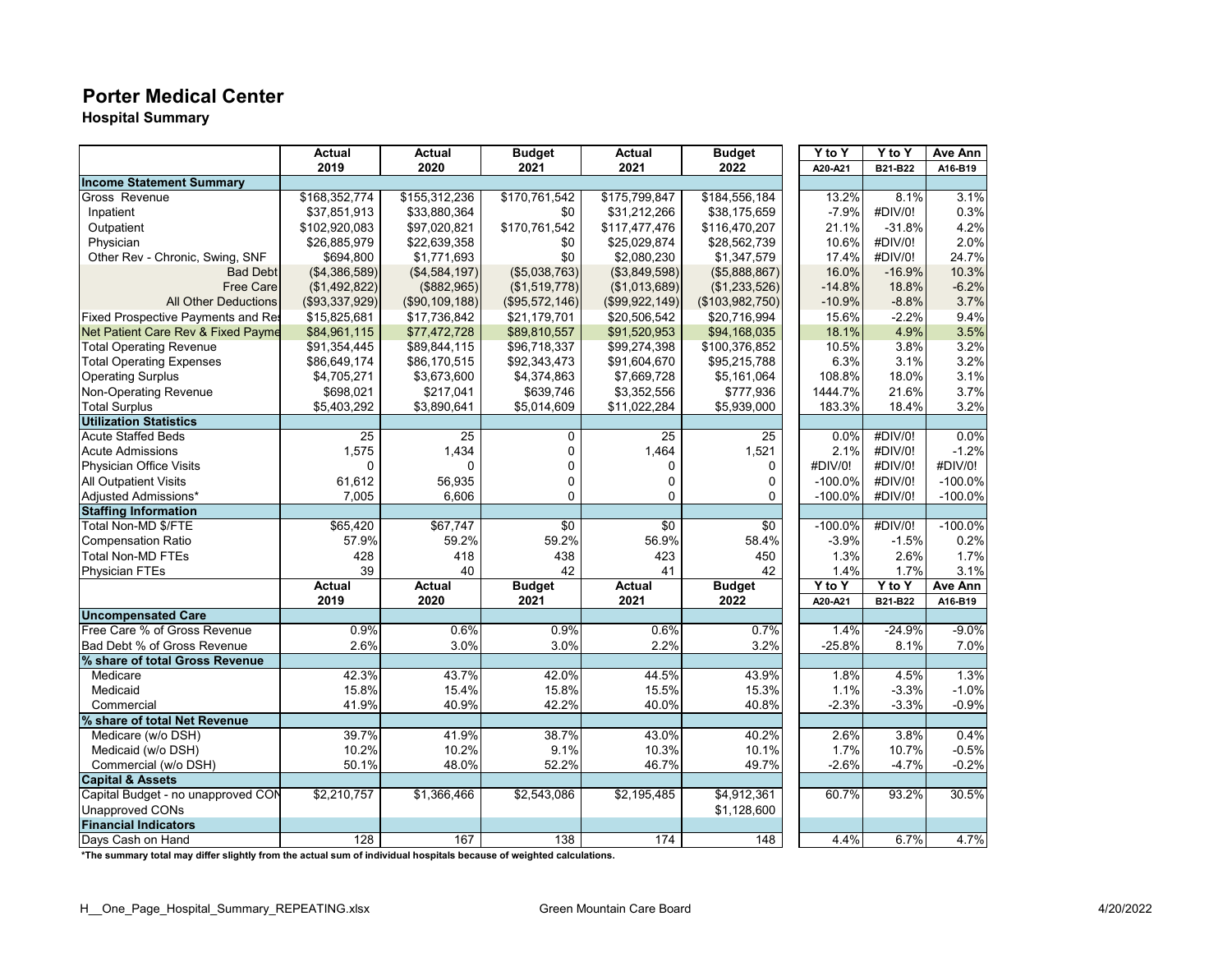# **Rutland Regional Medical Center**

**Hospital Summary**

|                                    | <b>Actual</b>    | Actual          | <b>Budget</b>    | Actual           | <b>Budget</b>   | $\overline{Y}$ to Y              | Y to Y   | Ave Ann  |
|------------------------------------|------------------|-----------------|------------------|------------------|-----------------|----------------------------------|----------|----------|
|                                    | 2019             | 2020            | 2021             | 2021             | 2022            | A20-A21                          | B21-B22  | A16-B19  |
| <b>Income Statement Summary</b>    |                  |                 |                  |                  |                 |                                  |          |          |
| Gross Revenue                      | \$567,030,638    | \$539,440,990   | \$578,289,097    | \$637,836,276    | \$639,838,632   | 18.2%                            | 10.6%    | 4.1%     |
| Inpatient                          | \$203,052,509    | \$183,480,641   | \$194,725,235    | \$208,796,863    | \$209,653,759   | 13.8%                            | 7.7%     | 1.1%     |
| Outpatient                         | \$299,363,718    | \$301,057,099   | \$325,575,607    | \$364,249,557    | \$367,569,301   | 21.0%                            | 12.9%    | 7.1%     |
| Physician                          | \$64,614,411     | \$54,903,250    | \$57,988,255     | \$64,789,857     | \$62,615,572    | 18.0%                            | 8.0%     | $-1.0%$  |
| Other Rev - Chronic, Swing, SNF    | \$0              | \$0             | \$0              | \$0              | \$0             | #DIV/0!                          | #DIV/0!  | #DIV/0!  |
| <b>Bad Debt</b>                    | (\$7,489,965)    | (\$9,177,446)   | (\$8,463,885)    | (\$5,515,479)    | (\$5,859,997)   | 39.9%                            | 30.8%    | $-7.9%$  |
| <b>Free Care</b>                   | (\$6,929,977)    | (\$5,531,925)   | (\$6,819,470)    | \$0              | (\$4,016,432)   | 100.0%                           | 41.1%    | $-16.6%$ |
| <b>All Other Deductions</b>        | (\$295,421,035)  | (\$284,504,202) | (\$314,718,838)  | (\$356,768,949)  | (\$358,387,025) | $-25.4%$                         | $-13.9%$ | 6.7%     |
| Fixed Prospective Payments and Res | (\$786, 759)     | (\$972,075)     | (\$799,220)      | \$456,370        | (\$1,213,808)   | 146.9%                           | $-51.9%$ | 15.5%    |
| Net Patient Care Rev & Fixed Payme | \$256,402,902    | \$239,255,341   | \$247,487,684    | \$276,008,218    | \$270,361,370   | 15.4%                            | 9.2%     | 1.8%     |
| <b>Total Operating Revenue</b>     | \$275,188,690    | \$281,894,987   | \$268,471,649    | \$311,355,898    | \$291,107,104   | 10.5%                            | 8.4%     | 1.9%     |
| <b>Total Operating Expenses</b>    | \$274,016,566    | \$281,349,496   | \$266,770,899    | \$304,385,835    | \$290,985,741   | 8.2%                             | 9.1%     | 2.0%     |
| <b>Operating Surplus</b>           | \$1,172,124      | \$545,491       | \$1,700,750      | \$6,970,064      | \$121,363       | 1177.8%                          | $-92.9%$ | $-53.0%$ |
| Non-Operating Revenue              | \$4,782,258      | \$14,875,238    | \$8,380,504      | \$28,607,927     | \$6,373,864     | 92.3%                            | $-23.9%$ | 10.0%    |
| <b>Total Surplus</b>               | \$5,954,382      | \$15,420,729    | \$10,081,254     | \$35,577,990     | \$6,495,227     | 130.7%                           | $-35.6%$ | 2.9%     |
| <b>Utilization Statistics</b>      |                  |                 |                  |                  |                 |                                  |          |          |
| <b>Acute Staffed Beds</b>          | 109              | 109             | 0                | 109              | 109             | 0.0%                             | #DIV/0!  | 0.0%     |
| <b>Acute Admissions</b>            | 6,905            | 5,944           | 0                | 5,947            | 6,537           | 0.1%                             | #DIV/0!  | $-1.8%$  |
| Physician Office Visits            | $\Omega$         | $\Omega$        | $\Omega$         | 0                | $\Omega$        | #DIV/0!                          | #DIV/0!  | #DIV/0!  |
| <b>All Outpatient Visits</b>       | 244.443          | 240.617         | $\mathbf 0$      | 0                | 299,194         | $-100.0%$                        | #DIV/0!  | 7.0%     |
| Adjusted Admissions*               | 19,282           | 17,476          | 0                | 0                | 19,950          | $-100.0%$                        | #DIV/0!  | 1.1%     |
| <b>Staffing Information</b>        |                  |                 |                  |                  |                 |                                  |          |          |
| Total Non-MD \$/FTE                | \$69,381         | \$73,888        | \$0              | \$0              | \$74,280        | $-100.0%$                        | #DIV/0!  | 2.3%     |
| <b>Compensation Ratio</b>          | 55.0%            | 56.6%           | 56.0%            | 54.1%            | 55.8%           | $-4.4%$                          | $-0.5%$  | 0.4%     |
| <b>Total Non-MD FTEs</b>           | 1,295            | 1,271           | 0                | 1,280            | 1,288           | 0.7%                             | #DIV/0!  | $-0.2%$  |
| <b>Physician FTEs</b>              | 70               | 71              | $\Omega$         | 72               | 72              | 2.1%                             | #DIV/0!  | 1.4%     |
|                                    | <b>Actual</b>    | <b>Actual</b>   | <b>Budget</b>    | <b>Actual</b>    | <b>Budget</b>   | $\overline{Y}$ to $\overline{Y}$ | Y to Y   | Ave Ann  |
|                                    | 2019             | 2020            | 2021             | 2021             | 2022            | A20-A21                          | B21-B22  | A16-B19  |
| <b>Uncompensated Care</b>          |                  |                 |                  |                  |                 |                                  |          |          |
| Free Care % of Gross Revenue       | 1.2%             | 1.0%            | 1.2%             | 0.0%             | 0.6%            | $-100.0%$                        | $-46.8%$ | $-19.9%$ |
| Bad Debt % of Gross Revenue        | 1.3%             | 1.7%            | 1.5%             | 1.7%             | 0.9%            | $-2.0%$                          | $-37.4%$ | $-11.5%$ |
| % share of total Gross Revenue     |                  |                 |                  |                  |                 |                                  |          |          |
| Medicare                           | 53.6%            | 51.8%           | 51.3%            | 52.4%            | 54.0%           | 1.2%                             | 5.3%     | 0.2%     |
| Medicaid                           | 15.7%            | 16.8%           | 17.4%            | 17.7%            | 17.3%           | 5.2%                             | $-0.4%$  | 3.2%     |
| Commercial                         | 30.7%            | 31.4%           | 31.4%            | 29.9%            | 28.7%           | $-4.7%$                          | $-8.4%$  | $-2.1%$  |
| % share of total Net Revenue       |                  |                 |                  |                  |                 |                                  |          |          |
| Medicare (w/o DSH)                 | 41.1%            | 41.0%           | 37.9%            | 39.6%            | 41.4%           | $-3.3%$                          | 9.5%     | 0.2%     |
| Medicaid (w/o DSH)                 | 7.8%             | 9.3%            | 9.8%             | 12.2%            | 11.4%           | 32.2%                            | 16.3%    | 13.7%    |
| Commercial (w/o DSH)               | 51.1%            | 49.8%           | 52.3%            | 48.1%            | 47.1%           | $-3.3%$                          | $-9.9%$  | $-2.6%$  |
| <b>Capital &amp; Assets</b>        |                  |                 |                  |                  |                 |                                  |          |          |
| Capital Budget - no unapproved CON | \$18,967,198     | \$24,245,031    | \$18,702,556     | \$12,749,498     | \$8,236,394     | $-47.4%$                         | $-56.0%$ | $-24.3%$ |
| <b>Unapproved CONs</b>             |                  |                 |                  |                  | \$3,219,000     |                                  |          |          |
| <b>Financial Indicators</b>        |                  |                 |                  |                  |                 |                                  |          |          |
| Davs Cash on Hand                  | $\overline{202}$ | 275             | $\overline{218}$ | $\overline{274}$ | 255             | $-0.1%$                          | 17.1%    | 8.1%     |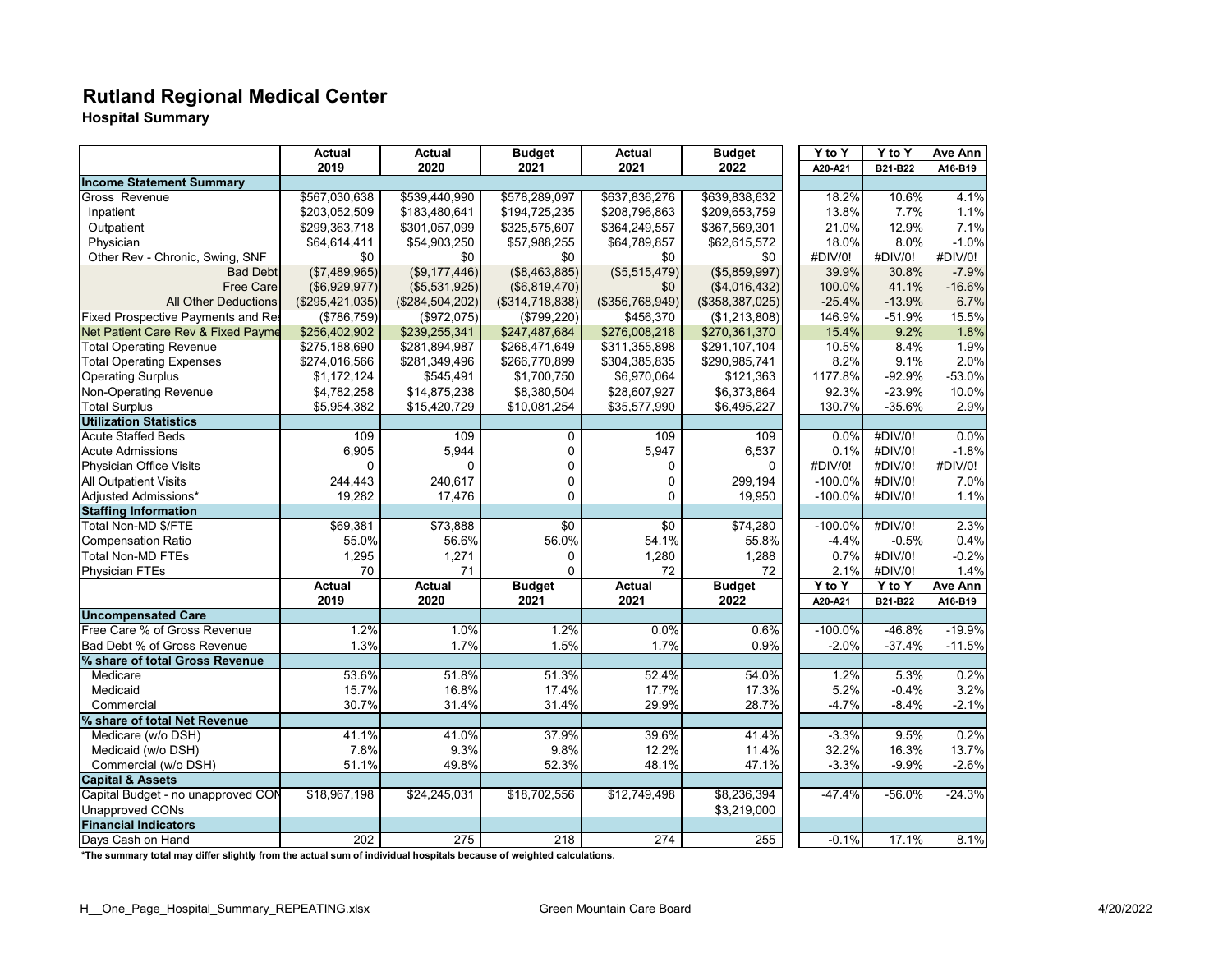#### **Southwestern Vermont Medical Center**

**Hospital Summary**

|                                    | Actual          | Actual          | <b>Budget</b>     | Actual            | <b>Budget</b>   | Y to Y     | Y to Y      | Ave Ann   |
|------------------------------------|-----------------|-----------------|-------------------|-------------------|-----------------|------------|-------------|-----------|
|                                    | 2019            | 2020            | 2021              | 2021              | 2022            | A20-A21    | B21-B22     | A16-B19   |
| <b>Income Statement Summary</b>    |                 |                 |                   |                   |                 |            |             |           |
| Gross Revenue                      | \$361,468,556   | \$347,768,561   | \$388,122,683     | \$403,028,513     | \$409,982,720   | 15.9%      | 5.6%        | 4.3%      |
| Inpatient                          | \$67,154,936    | \$62,617,397    | \$388,122,683     | \$73,322,663      | \$76,530,316    | 17.1%      | $-80.3%$    | 4.5%      |
| Outpatient                         | \$238,678,298   | \$234,411,487   | \$0               | \$274,105,172     | \$276,933,628   | 16.9%      | #DIV/0!     | 5.1%      |
| Physician                          | \$55,635,322    | \$50,739,677    | \$0               | \$55,600,678      | \$56,518,776    | 9.6%       | #DIV/0!     | 0.5%      |
| Other Rev - Chronic, Swing, SNF    | \$0             | \$0             | \$0               | \$0               | \$0             | #DIV/0!    | #DIV/0!     | #DIV/0!   |
| <b>Bad Debt</b>                    | (\$6, 109, 855) | (\$6,341,573)   | (\$6,750,000)     | (\$5,282,457)     | (\$7,400,000)   | 16.7%      | $-9.6%$     | 6.6%      |
| <b>Free Care</b>                   | (\$2,145,969)   | (\$2,729,032)   | (\$2,500,000)     | (\$2,252,809)     | (\$2,500,000)   | 17.5%      | 0.0%        | 5.2%      |
| <b>All Other Deductions</b>        | (\$213,036,057) | (\$211,680,288) | (\$248, 833, 555) | (\$250, 173, 719) | (\$264,488,281) | $-18.2%$   | $-6.3%$     | 7.5%      |
| Fixed Prospective Payments and Res | \$23,775,895    | \$27,050,585    | \$37,050,000      | \$31,018,104      | \$42,000,000    | 14.7%      | 13.4%       | 20.9%     |
| Net Patient Care Rev & Fixed Payme | \$163,952,570   | \$154,068,253   | \$167,089,128     | \$176,337,632     | \$177,594,439   | 14.5%      | 6.3%        | 2.7%      |
| <b>Total Operating Revenue</b>     | \$171,361,145   | \$172,970,759   | \$174,594,302     | \$189,621,675     | \$184,388,767   | 9.6%       | 5.6%        | 2.5%      |
| <b>Total Operating Expenses</b>    | \$165,778,101   | \$168,204,278   | \$174,402,372     | \$181,093,942     | \$180,760,242   | 7.7%       | 3.6%        | 2.9%      |
| <b>Operating Surplus</b>           | \$5,583,044     | \$4,766,481     | \$191,930         | \$8,527,733       | \$3,628,525     | 78.9%      | 1790.5%     | $-13.4%$  |
| Non-Operating Revenue              | \$413,312       | \$3,322,690     | \$450,000         | (\$143,974)       | (\$49,235,000)  | $-104.3%$  | $-11041.1%$ | -592.0%   |
| <b>Total Surplus</b>               | \$5,996,356     | \$8,089,171     | \$641,930         | \$8,383,759       | (\$45,606,475)  | 3.6%       | -7204.6%    | $-296.7%$ |
| <b>Utilization Statistics</b>      |                 |                 |                   |                   |                 |            |             |           |
| <b>Acute Staffed Beds</b>          | 80              | 80              | 0                 | 80                | 80              | 0.0%       | #DIV/0!     | 0.0%      |
| <b>Acute Admissions</b>            | 3,401           | 2,970           | 0                 | 2,994             | 3,137           | 0.8%       | #DIV/0!     | $-2.7%$   |
| Physician Office Visits            | 144,803         | 122,717         | 0                 | 124,545           | 130,714         | 1.5%       | #DIV/0!     | $-3.4%$   |
| <b>All Outpatient Visits</b>       | 289,497         | 263,186         | 0                 | 316,836           | 305,448         | 20.4%      | #DIV/0!     | 1.8%      |
| Adjusted Admissions*               | 18,306          | 16,495          | 0                 | 0                 | $\mathbf 0$     | $-100.0\%$ | #DIV/0!     | $-100.0%$ |
| <b>Staffing Information</b>        |                 |                 |                   |                   |                 |            |             |           |
| Total Non-MD \$/FTE                | \$63,352        | \$68,319        | $\sqrt{6}$        | $\overline{30}$   | $\sqrt{6}$      | $-100.0%$  | #DIV/0!     | $-100.0%$ |
| <b>Compensation Ratio</b>          | 56.0%           | 57.1%           | 57.7%             | 55.6%             | 57.4%           | $-2.6\%$   | $-0.5%$     | 0.8%      |
| <b>Total Non-MD FTEs</b>           | 781             | 746             | $\mathbf 0$       | 799               | 795             | 7.1%       | #DIV/0!     | 0.6%      |
| <b>Physician FTEs</b>              | 95              | 102             | 0                 | 102               | 101             | 0.1%       | #DIV/0!     | 2.0%      |
|                                    | <b>Actual</b>   | <b>Actual</b>   | <b>Budget</b>     | <b>Actual</b>     | <b>Budget</b>   | Y to Y     | Y to Y      | Ave Ann   |
|                                    | 2019            | 2020            | 2021              | 2021              | 2022            | A20-A21    | B21-B22     | A16-B19   |
| <b>Uncompensated Care</b>          |                 |                 |                   |                   |                 |            |             |           |
| Free Care % of Gross Revenue       | 0.6%            | 0.8%            | 0.6%              | 0.6%              | 0.6%            | $-28.8%$   | $-5.3%$     | 0.9%      |
| Bad Debt % of Gross Revenue        | 1.7%            | 1.8%            | 1.7%              | 1.3%              | 1.8%            | $-28.1%$   | 3.8%        | 2.2%      |
| % share of total Gross Revenue     |                 |                 |                   |                   |                 |            |             |           |
| Medicare                           | 51.8%           | 50.7%           | 51.7%             | 51.4%             | 51.0%           | 1.3%       | $-1.5%$     | $-0.5%$   |
| Medicaid                           | 17.0%           | 16.4%           | 16.7%             | 16.4%             | 16.2%           | 0.2%       | $-2.5%$     | $-1.6%$   |
| Commercial                         | 31.2%           | 32.9%           | 31.6%             | 32.2%             | 32.8%           | $-2.0%$    | 3.8%        | 1.7%      |
| % share of total Net Revenue       |                 |                 |                   |                   |                 |            |             |           |
| Medicare (w/o DSH)                 | 40.2%           | 38.3%           | 38.9%             | 38.3%             | 37.6%           | 0.1%       | $-3.4%$     | $-2.2%$   |
| Medicaid (w/o DSH)                 | 11.6%           | 11.9%           | 10.8%             | 12.1%             | 10.3%           | 1.8%       | $-4.4%$     | $-3.7%$   |
| Commercial (w/o DSH)               | 48.3%           | 49.9%           | 50.3%             | 49.6%             | 52.1%           | $-0.5%$    | 3.6%        | 2.6%      |
| <b>Capital &amp; Assets</b>        |                 |                 |                   |                   |                 |            |             |           |
| Capital Budget - no unapproved CON | \$4,257,527     | \$3,852,373     | \$30,000,000      | \$8,750,508       | \$6,000,000     | 127.1%     | $-80.0%$    | 12.1%     |
| <b>Unapproved CONs</b>             |                 |                 |                   |                   | \$6,400,000     |            |             |           |
| <b>Financial Indicators</b>        |                 |                 |                   |                   |                 |            |             |           |
| Days Cash on Hand                  | 41              | $\overline{70}$ | $\overline{37}$   | $\overline{53}$   | 43              | $-24.8%$   | 14.5%       | 1.8%      |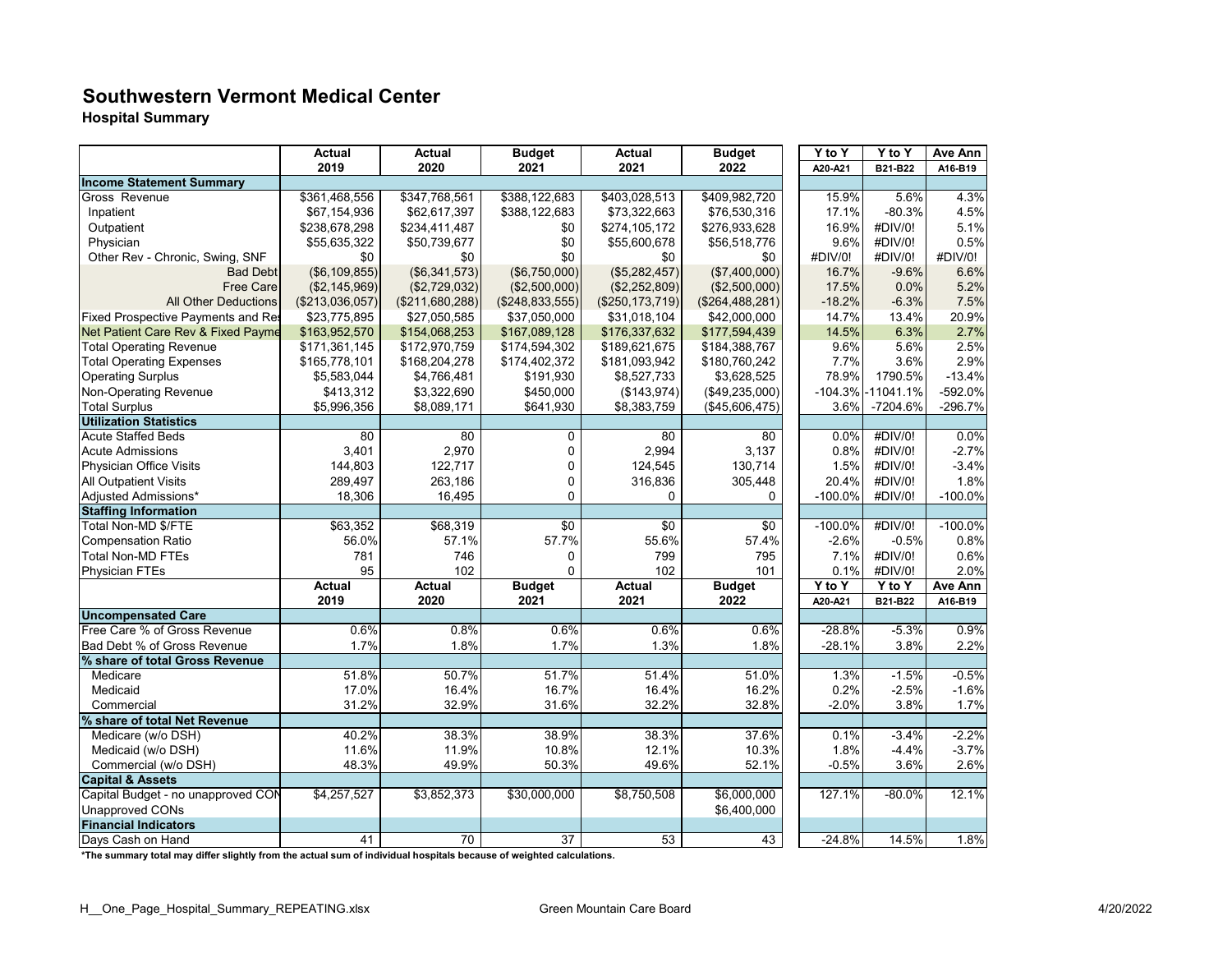# **Springfield Hospital**

**Hospital Summary**

|                                    | <b>Actual</b>  | Actual          | <b>Budget</b>   | Actual          | <b>Budget</b>   | Y to Y    | Y to Y     | Ave Ann    |
|------------------------------------|----------------|-----------------|-----------------|-----------------|-----------------|-----------|------------|------------|
|                                    | 2019           | 2020            | 2021            | 2021            | 2022            | A20-A21   | B21-B22    | A16-B19    |
| <b>Income Statement Summary</b>    |                |                 |                 |                 |                 |           |            |            |
| Gross Revenue                      | \$110,212,736  | \$93,130,531    | \$110,072,655   | \$104,813,001   | \$120,057,960   | 12.5%     | 9.1%       | 2.9%       |
| Inpatient                          | \$22,235,732   | \$21,002,998    | \$22,707,364    | \$22,239,711    | \$22,381,611    | 5.9%      | $-1.4%$    | 0.2%       |
| Outpatient                         | \$81,143,669   | \$62,599,394    | \$76,665,600    | \$82,573,291    | \$86,912,424    | 31.9%     | 13.4%      | 2.3%       |
| Physician                          | \$6,728,691    | \$9,528,139     | \$10,699,691    | \$0             | \$10,763,922    | $-100.0%$ | 0.6%       | 17.0%      |
| Other Rev - Chronic, Swing, SNF    | \$104,641      | \$0             | \$0             | \$0             | \$0             | #DIV/0!   | #DIV/0!    | $-100.0%$  |
| <b>Bad Debt</b>                    | (\$5,313,279)  | (\$4,046,159)   | (\$5,010,226)   | (\$3,464,190)   | (\$3,602,000)   | 14.4%     | 28.1%      | $-12.2%$   |
| <b>Free Care</b>                   | (\$1,565,753)  | (\$918, 194)    | (\$1,136,260)   | (\$742, 182)    | (\$900,000)     | 19.2%     | 20.8%      | $-16.9%$   |
| <b>All Other Deductions</b>        | (\$55,940,880) | (\$48,376,075)  | (\$53,325,859)  | (\$50,017,940)  | (\$60,866,047)  | $-3.4%$   | $-14.1%$   | 2.9%       |
| Fixed Prospective Payments and Res | \$0            | \$0             | \$0             | \$0             | \$0             | #DIV/0!   | $-100.0\%$ | #DIV/0!    |
| Net Patient Care Rev & Fixed Payme | \$47,392,824   | \$39,790,103    | \$50,600,310    | \$50,588,689    | \$54.689.913    | 27.1%     | 8.1%       | 4.9%       |
| <b>Total Operating Revenue</b>     | \$49,059,327   | \$47,281,150    | \$52,361,782    | \$54,614,786    | \$57,083,913    | 15.5%     | 9.0%       | 5.2%       |
| <b>Total Operating Expenses</b>    | \$58,081,280   | \$52,595,420    | \$51,668,108    | \$53,974,864    | \$55,043,929    | 2.6%      | 6.5%       | $-1.8%$    |
| <b>Operating Surplus</b>           | (\$9,021,953)  | (\$5,314,270)   | \$693,674       | \$639,922       | \$2,039,984     | 112.0%    | 194.1%     | $-160.9%$  |
| Non-Operating Revenue              | (\$7,257,868)  | (\$180,913)     | (\$508,934)     | \$17,452,967    | (\$689,475)     | 9747.2%   | $-35.5%$   | $-54.4%$   |
| <b>Total Surplus</b>               | (\$16,279,821) | (\$5,495,183)   | \$184,740       | \$18,092,889    | \$1,350,509     | 429.2%    | 631.0%     | $-143.6%$  |
| <b>Utilization Statistics</b>      |                |                 |                 |                 |                 |           |            |            |
| <b>Acute Staffed Beds</b>          | 0              | $\mathbf 0$     | $\mathbf 0$     | 0               | 35              | #DIV/0!   | #DIV/0!    | #DIV/0!    |
| <b>Acute Admissions</b>            | 0              | $\mathbf 0$     | 0               | 0               | 1,154           | #DIV/0!   | #DIV/0!    | #DIV/0!    |
| Physician Office Visits            | 0              | $\mathbf 0$     | 0               | 0               | 0               | #DIV/0!   | #DIV/0!    | #DIV/0!    |
| <b>All Outpatient Visits</b>       | 0              | $\mathbf 0$     | $\mathbf 0$     | 0               | 0               | #DIV/0!   | #DIV/0!    | #DIV/0!    |
| Adjusted Admissions*               | 0              | $\mathbf 0$     | $\Omega$        | $\Omega$        | 0               | #DIV/0!   | #DIV/0!    | #DIV/0!    |
| <b>Staffing Information</b>        |                |                 |                 |                 |                 |           |            |            |
| Total Non-MD \$/FTE                | \$56,544       | \$62,976        | $\sqrt{6}$      | $\overline{30}$ | \$0             | $-100.0%$ | #DIV/0!    | $-100.0\%$ |
| <b>Compensation Ratio</b>          | 64.5%          | 63.5%           | 55.2%           | 57.4%           | 51.8%           | $-9.5%$   | $-6.2%$    | $-7.1%$    |
| <b>Total Non-MD FTEs</b>           | 319            | 259             | 0               | 265             | 290             | 2.4%      | #DIV/0!    | $-3.1%$    |
| <b>Physician FTEs</b>              | 17             | 10              | $\Omega$        | 8               | 9               | $-16.3%$  | #DIV/0!    | $-18.2%$   |
|                                    | <b>Actual</b>  | Actual          | <b>Budget</b>   | <b>Actual</b>   | <b>Budget</b>   | Y to Y    | Y to Y     | Ave Ann    |
|                                    | 2019           | 2020            | 2021            | 2021            | 2022            | A20-A21   | B21-B22    | A16-B19    |
| <b>Uncompensated Care</b>          |                |                 |                 |                 |                 |           |            |            |
| Free Care % of Gross Revenue       | 1.4%           | 1.0%            | 1.0%            | 0.7%            | 0.7%            | $-28.2%$  | $-27.4%$   | $-19.2%$   |
| Bad Debt % of Gross Revenue        | 4.8%           | 4.3%            | 4.6%            | 3.3%            | 3.0%            | $-23.5%$  | $-34.1%$   | $-14.6%$   |
| % share of total Gross Revenue     |                |                 |                 |                 |                 |           |            |            |
| Medicare                           | 43.0%          | 45.3%           | 44.7%           | 41.0%           | 37.1%           | $-9.6%$   | $-17.0%$   | $-4.8%$    |
| Medicaid                           | 19.7%          | 17.6%           | 17.9%           | 18.4%           | 19.7%           | 4.7%      | 10.5%      | 0.1%       |
| Commercial                         | 37.3%          | 37.1%           | 37.4%           | 40.6%           | 43.1%           | 9.5%      | 15.3%      | 4.9%       |
| % share of total Net Revenue       |                |                 |                 |                 |                 |           |            |            |
| Medicare (w/o DSH)                 | 34.6%          | 37.8%           | 34.1%           | 35.2%           | 36.9%           | $-6.7%$   | 8.2%       | 2.1%       |
| Medicaid (w/o DSH)                 | 13.7%          | 13.1%           | 12.9%           | 16.5%           | 12.4%           | 26.0%     | $-4.0%$    | $-3.5%$    |
| Commercial (w/o DSH)               | 51.6%          | 49.1%           | 53.0%           | 48.3%           | 50.7%           | $-1.8%$   | $-4.3%$    | $-0.6%$    |
| <b>Capital &amp; Assets</b>        |                |                 |                 |                 |                 |           |            |            |
| Capital Budget - no unapproved CON | \$1,388,218    | $\sqrt{6}$      | \$977,469       | $\overline{50}$ | \$0             | #DIV/0!   | $-100.0%$  | $-100.0%$  |
| <b>Unapproved CONs</b>             |                |                 |                 |                 | \$0             |           |            |            |
| <b>Financial Indicators</b>        |                |                 |                 |                 |                 |           |            |            |
| Davs Cash on Hand                  | 17             | $\overline{48}$ | $\overline{32}$ | 42              | $\overline{20}$ | $-11.4%$  | $-36.2%$   | 7.1%       |